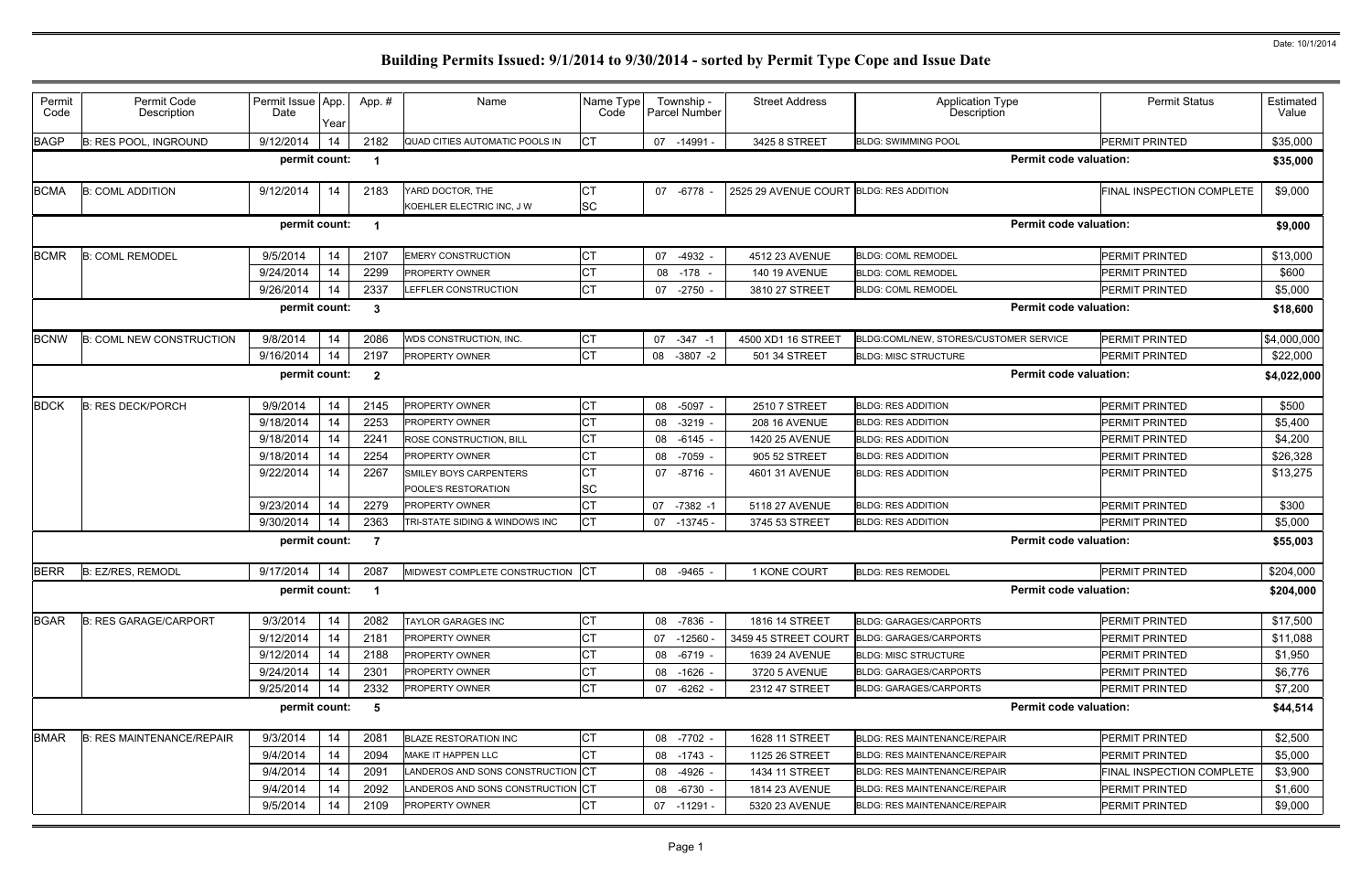| Permit<br>Code | Permit Code<br>Description                      | Permit Issue App.<br>Date | Year | App.#                   | Name                                           | Name Type<br>Code | Township -<br><b>Parcel Number</b> | <b>Street Address</b> | Application Type<br>Description                   | <b>Permit Status</b>      | Estimated<br>Value |
|----------------|-------------------------------------------------|---------------------------|------|-------------------------|------------------------------------------------|-------------------|------------------------------------|-----------------------|---------------------------------------------------|---------------------------|--------------------|
| <b>BMAR</b>    | <b>B: RES MAINTENANCE/REPAIR</b>                | 9/8/2014                  | 14   | 2127                    | <b>PROPERTY OWNER</b>                          |                   | 08 -3253 -                         | 2539 19 AVENUE        | <b>BLDG: RES MAINTENANCE/REPAIR</b>               | <b>PERMIT PRINTED</b>     | \$500              |
|                |                                                 | 9/9/2014                  | 14   | 2146                    | LANDEROS AND SONS CONSTRUCTION CT              |                   | 08 -2548                           | 1933 12 STREET        | <b>BLDG: RES MAINTENANCE/REPAIR</b>               | FINAL INSPECTION COMPLETE | \$8,700            |
|                |                                                 | 9/16/2014                 | 14   | 2216                    | DANIEL L HANELL CONST. INC                     | CТ                | 07<br>-12186                       |                       | 1101 34 STREET COURT BLDG: RES MAINTENANCE/REPAIR | PERMIT PRINTED            | \$380              |
|                |                                                 | 9/16/2014                 | 14   | 2208                    | DANIEL L HANELL CONST. INC                     | СT                | 07<br>-13553                       | 3511 32 STREET        | <b>BLDG: RES MAINTENANCE/REPAIR</b>               | PERMIT PRINTED            | \$21,934           |
|                |                                                 | 9/16/2014                 | 14   | 2199                    | PROPERTY OWNER                                 | СT                | $-4995$<br>07                      | 4006 26 STREET A      | <b>BLDG: RES MAINTENANCE/REPAIR</b>               | PERMIT PRINTED            | \$4,350            |
|                |                                                 | 9/16/2014                 | 14   | 2212                    | DANIEL L HANELL CONST. INC                     | СT                | 08 -1380                           | 1626 18 STREET B      | <b>BLDG: RES MAINTENANCE/REPAIR</b>               | PERMIT PRINTED            | \$2,450            |
|                |                                                 | 9/16/2014                 | 14   | 2218                    | DANIEL L HANELL CONST. INC                     | СT                | -255<br>08                         | <b>1508 28 AVENUE</b> | <b>BLDG: RES MAINTENANCE/REPAIR</b>               | PERMIT PRINTED            | \$2,500            |
|                |                                                 | 9/16/2014                 | 14   | 2200                    | SUMMY CONTRACTING CORP, JW                     | СT                | 08 -3179 -                         | <b>1808 4 STREET</b>  | <b>BLDG: RES MAINTENANCE/REPAIR</b>               | FINAL INSPECTION COMPLETE | \$7,925            |
|                |                                                 | 9/16/2014                 | 14   | 2209                    | DANIEL L HANELL CONST. INC                     | СT                | -3767 -<br>08                      | 1032 27 STREET        | <b>BLDG: RES MAINTENANCE/REPAIR</b>               | PERMIT PRINTED            | \$19,187           |
|                |                                                 | 9/16/2014                 | 14   | 2210                    | DANIEL L HANELL CONST. INC                     | СT                | 08<br>$-3806 -$                    | <b>2815 8 AVENUE</b>  | BLDG: RES MAINTENANCE/REPAIR                      | PERMIT PRINTED            | \$1,020            |
|                |                                                 | 9/17/2014                 | 14   | 2233                    | <b>IOSSI CONSTRUCTION</b>                      | СT                | 08 -1798 -                         | 5218 5 AVENUE         | <b>BLDG: RES MAINTENANCE/REPAIR</b>               | PERMIT PRINTED            | \$3,190            |
|                |                                                 | 9/17/2014                 | 14   | 2230                    | IOSSI SIDING AND WINDOWS                       | CТ                | 08<br>-6769 -                      | <b>1647 25 AVENUE</b> | BLDG: RES MAINTENANCE/REPAIR                      | PERMIT PRINTED            | \$1,190            |
|                |                                                 | 9/18/2014                 | 14   | 2242                    | DANIEL L HANELL CONST. INC                     | СT                | 07 -11464                          | 3500 60 STREET        | <b>BLDG: RES MAINTENANCE/REPAIR</b>               | PERMIT PRINTED            | \$2,332            |
|                |                                                 | 9/24/2014                 | 14   | 2297                    | PROPERTY OWNER                                 |                   | 08 -6164 -4                        | 541 27 AVENUE         | <b>BLDG: RES MAINTENANCE/REPAIR</b>               | PERMIT PRINTED            | \$1,280            |
|                |                                                 | 9/26/2014                 | 14   | 2338                    | LANDEROS AND SONS CONSTRUCTION CT              |                   | 08 -6399 -                         | 927 26 STREET         | <b>BLDG: RES MAINTENANCE/REPAIR</b>               | FINAL INSPECTION COMPLETE | \$10,800           |
|                |                                                 | 9/30/2014                 | 14   | 2366                    | EB GENERAL CONTRACTING                         |                   | 07<br>$-2403 -$                    | 3205 39 STREET        | <b>BLDG: RES MAINTENANCE/REPAIR</b>               | PERMIT PRINTED            | \$5,100            |
|                |                                                 | 9/30/2014                 | 14   | 2368                    | EB GENERAL CONTRACTING                         | СT                | 07<br>$-6613 -$                    | 3716 15 AVENUE        | <b>BLDG: RES MAINTENANCE/REPAIR</b>               | PERMIT PRINTED            | \$300              |
|                |                                                 | 9/30/2014                 | 14   | 2361                    | LANDEROS AND SONS CONSTRUCTION                 | ⊧lCT              | 08 -1717 -                         | 1154 24 STREET        | <b>BLDG: RES MAINTENANCE/REPAIR</b>               | PERMIT PRINTED            | \$9,400            |
|                |                                                 | 9/30/2014                 | 14   | 2367                    | EB GENERAL CONTRACTING                         |                   | 08 -2377 -                         | 433 18 AVENUE A       | <b>BLDG: RES MAINTENANCE/REPAIR</b>               | <b>PERMIT PRINTED</b>     | \$4,500            |
|                |                                                 | 9/30/2014                 | 14   | 2362                    | LANDEROS AND SONS CONSTRUCTION CT              |                   | 08 -3191 -                         | 1703 2 STREET         | BLDG: RES MAINTENANCE/REPAIR                      | PERMIT PRINTED            | \$3,900            |
|                |                                                 | permit count:             |      | 25                      |                                                |                   |                                    |                       | <b>Permit code valuation:</b>                     |                           | \$132,938          |
| <b>BNP</b>     | <b>B: "WORKING WITHOUT A PERMIT</b>             | 9/19/2014                 | 14   | 1802                    | <b>NCS CONSTRUCTION SERVICES - FL</b>          | IСT               | 07 -13122 -                        | 5115 22 AVENUE        | <b>BLDG: COML REMODEL</b>                         | PERMIT PRINTED            | \$30,849           |
|                |                                                 |                           |      |                         | HOMETOWN PLUMBING AND HEATING                  | <b>SC</b>         |                                    |                       |                                                   |                           |                    |
|                |                                                 |                           |      |                         | <b>HAWKEYE ELECTRIC</b>                        | ΙSC               |                                    |                       |                                                   |                           |                    |
|                |                                                 |                           |      |                         | <b>SCHEBLER COMPANY</b>                        | ΙSC               |                                    |                       |                                                   |                           |                    |
|                |                                                 |                           |      |                         | <b>SCHEBLER COMPANY</b>                        | SC                |                                    |                       |                                                   |                           |                    |
|                |                                                 |                           |      |                         | 9/19/2014   14   2258   B & B HEATING & AC     | Iст               | $07 - 13461 -$                     | 3627 73 STREET        | HTG: FURNACE/AC, REPLACE                          | PERMIT PRINTED            | \$0                |
|                |                                                 | permit count: 2           |      |                         |                                                |                   |                                    |                       | <b>Permit code valuation:</b>                     |                           | \$30,849           |
| <b>BRF</b>     | <b>B: RES FOUNDATION/FOOTING</b>                | 9/11/2014                 | 14   | 2171                    | SUMMY CONTRACTING CORP, JW                     | СT                | 08 -7358 -                         | 2321 7 STREET         | BLDG: RES MAINTENANCE/REPAIR                      | PERMIT PRINTED            | \$250              |
|                |                                                 | 9/18/2014                 | 14   | 2250                    | BEIRNE BUILDERS INC<br><b>HANSSEN ELECTRIC</b> | СT<br><b>SC</b>   | 07 -415 -C                         | 1015 42 STREET        | <b>BLDG: RES MAINTENANCE/REPAIR</b>               | PERMIT PRINTED            | \$6,559            |
|                |                                                 | 9/18/2014                 | 14   | 2247                    | TODD'S MUDJACKING SERVICE                      | СT                | 08 -1430 -                         | 1921 10 STREET        | <b>BLDG: RES MAINTENANCE/REPAIR</b>               | PERMIT PRINTED            | \$10,200           |
|                |                                                 | 9/18/2014                 | 14   | 2245                    | SLAB MASTERS INC. DBA HELITECH                 | <b>CT</b>         | 08 -8019 -                         | 1440 12 STREET        | <b>BLDG: RES MAINTENANCE/REPAIR</b>               | PERMIT PRINTED            | \$4,200            |
|                |                                                 | permit count:             |      | $\overline{\mathbf{4}}$ |                                                |                   |                                    |                       | <b>Permit code valuation:</b>                     |                           | \$21,209           |
| <b>BRI</b>     | <b>B: RES INVESTIGATION</b>                     | 9/11/2014                 | 14   | 2179                    | <b>PROPERTY OWNER</b>                          | <b>CT</b>         | 07 -13461 -                        | 3627 73 STREET        | <b>INVESTIGATION</b>                              | PERMIT PRINTED            | \$0                |
|                |                                                 | permit count:             |      |                         |                                                |                   |                                    |                       | <b>Permit code valuation:</b>                     |                           | \$0                |
| <b>BRML</b>    | <b>B: RES REMODEL</b><br>9/2/2014<br>2080<br>14 |                           |      |                         | ADVANCED CONST & IMPROVEMENT                   | <b>CT</b>         | 07 -2244 -                         | 2410 27 STREET        | <b>BLDG: RES REMODEL</b>                          | <b>PERMIT PRINTED</b>     | \$15,200           |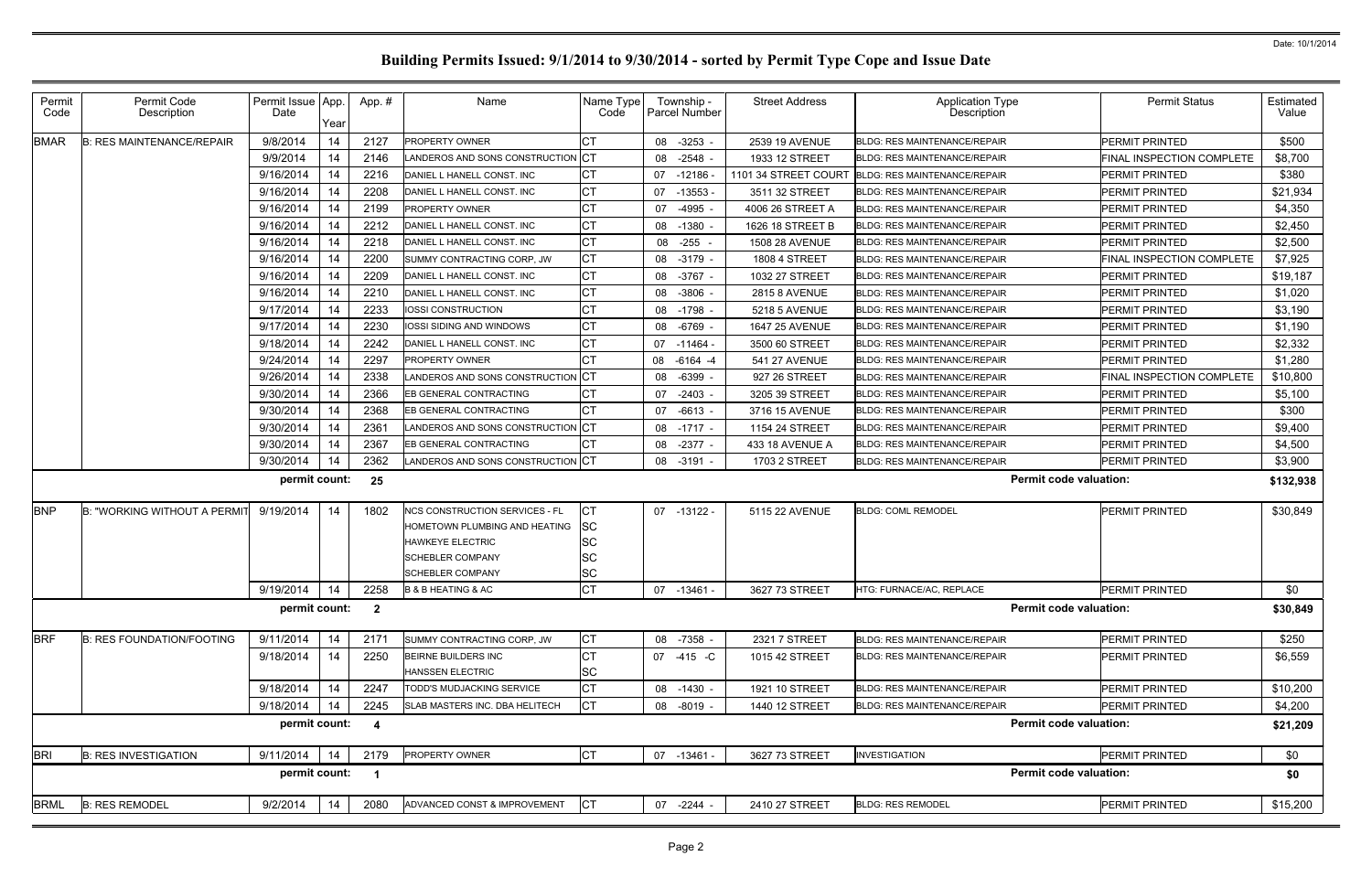| Permit<br>Code | Permit Code<br>Description | Permit Issue App.<br>Date | Year | App.#                   | Name                           | Name Type<br>Code | Township -<br><b>Parcel Number</b> | <b>Street Address</b> | <b>Application Type</b><br>Description            | <b>Permit Status</b>          | Estimated<br>Value |
|----------------|----------------------------|---------------------------|------|-------------------------|--------------------------------|-------------------|------------------------------------|-----------------------|---------------------------------------------------|-------------------------------|--------------------|
| <b>BRML</b>    | <b>B: RES REMODEL</b>      | 9/8/2014                  | 14   | 2122                    | <b>GUILLERMO RAYA</b>          | СT                | 08 -3786                           | 1036 29 STREET        | <b>BLDG: RES REMODEL</b>                          | <b>PERMIT PRINTED</b>         | \$20,000           |
|                |                            |                           |      |                         | <b>PROPERTY OWNER</b>          | lSC               |                                    |                       |                                                   |                               |                    |
|                |                            |                           |      |                         | <b>PROPERTY OWNER</b>          | <b>SC</b>         |                                    |                       |                                                   |                               |                    |
|                |                            | 9/10/2014                 | 14   | 2157                    | <b>PROPERTY OWNER</b>          | СT                | 08 -4489                           | <b>187 15 AVENUE</b>  | <b>BLDG: RES REMODEL</b>                          | PERMIT PRINTED                | \$2,400            |
|                |                            | 9/30/2014                 | 14   | 2369                    | PROPERTY OWNER                 | CT                | $-8422$<br>08                      | 1740 28 AVENUE        | <b>BLDG: RES REMODEL</b>                          | <b>PERMIT PRINTED</b>         | \$480              |
|                |                            | permit count:             |      | -4                      |                                |                   |                                    |                       |                                                   | <b>Permit code valuation:</b> | \$38,080           |
| <b>BRMP</b>    | <b>B: RAMP</b>             | 9/5/2014                  | 14   | 2108                    | PROPERTY OWNER                 | CT                | 08 -7870                           | 1926 15 STREET A      | <b>BLDG: MISC STRUCTURE</b>                       | <b>PERMIT PRINTED</b>         | \$2,160            |
|                |                            | 9/29/2014                 | 14   | 2355                    | JIM STREETER CONSTRUCTION      | <b>CT</b>         | 08<br>$-229$                       | 2640 16 STREET        | <b>BLDG: MISC STRUCTURE</b>                       | PERMIT PRINTED                | \$800              |
|                |                            | permit count:             |      | $\overline{\mathbf{2}}$ |                                |                   |                                    |                       |                                                   | <b>Permit code valuation:</b> | \$2,960            |
| <b>BRRF</b>    | <b>B: RES ROOFING</b>      | 9/2/2014                  | 14   | 2077                    | <b>FRANCO ENTERPRISES</b>      | СT                | 08 -4229 -1                        | 3202 11 AVENUE        | <b>BLDG: RES MAINTENANCE/REPAIR</b>               | PERMIT PRINTED                | \$3,950            |
|                |                            | 9/2/2014                  | 14   | 2079                    | <b>FRANCO ENTERPRISES</b>      | <b>CT</b>         | 08 -4690                           | <b>2620 12 AVENUE</b> | <b>BLDG: RES MAINTENANCE/REPAIR</b>               | <b>PERMIT PRINTED</b>         | \$5,000            |
|                |                            | 9/3/2014                  | 14   | 2084                    | WILSON CONSTRUCTION, LLC (BEN) | CТ                | 08<br>-147                         | 1332 15 STREET A      | <b>BLDG: RES MAINTENANCE/REPAIR</b>               | <b>PERMIT PRINTED</b>         | \$5,500            |
|                |                            | 9/4/2014                  | 14   | 2089                    | SOCO ROOFING INC               | СT                | 07 -13816 -                        | 1408 43 STREET        | <b>BLDG: RES MAINTENANCE/REPAIR</b>               | <b>PERMIT PRINTED</b>         | \$3,000            |
|                |                            | 9/4/2014                  | 14   | 2090                    | <b>PROPERTY OWNER</b>          | <b>CT</b>         | -7086<br>08                        | 1629 10 STREET        | <b>BLDG: RES MAINTENANCE/REPAIR</b>               | <b>PERMIT PRINTED</b>         | \$2,160            |
|                |                            | 9/4/2014                  | 14   | 2093                    | QC GENERAL, INC                |                   | 08 -7912                           | 1424 19 AVENUE        | <b>BLDG: RES MAINTENANCE/REPAIR</b>               | <b>PERMIT PRINTED</b>         | \$2,900            |
|                |                            | 9/5/2014                  | 14   | 2114                    | ADVANCED CONST & IMPROVEMENT   | <b>CT</b>         | -9561<br>07                        | 1306 34 AVENUE A      | <b>BLDG: RES MAINTENANCE/REPAIR</b>               | <b>PERMIT PRINTED</b>         | \$8,400            |
|                |                            | 9/5/2014                  | 14   | 2112                    | MIDWEST COMPLETE CONSTRUCTION  | СT                | 08 -3735                           | <b>1553 8 AVENUE</b>  | <b>BLDG: RES MAINTENANCE/REPAIR</b>               | <b>PERMIT PRINTED</b>         | \$4,000            |
|                |                            | 9/5/2014                  | 14   | 2113                    | ADVANCED CONST & IMPROVEMENT   | <b>CT</b>         | 08 -6077                           | 1555 34 AVENUE        | <b>BLDG: RES MAINTENANCE/REPAIR</b>               | <b>PERMIT PRINTED</b>         | \$5,000            |
|                |                            | 9/8/2014                  | 14   | 2133                    | PROPERTY OWNER                 | CТ                | 07 -1535                           | 2525 33 STREET        | <b>BLDG: RES MAINTENANCE/REPAIR</b>               | <b>PERMIT PRINTED</b>         | \$780              |
|                |                            | 9/8/2014                  | 14   | 2124                    | A+ ROOFING & SIDING CO. FORMER | <b>CT</b>         | $-8064$<br>07                      | 3411 28 AVENUE COURT  | <b>BLDG: RES MAINTENANCE/REPAIR</b>               | PERMIT PRINTED                | \$12,600           |
|                |                            | 9/8/2014                  | 14   | 2134                    | PROPERTY OWNER                 | СT                | $08 - 2067$                        | 2520 6 AVENUE         | <b>BLDG: RES MAINTENANCE/REPAIR</b>               | <b>PERMIT PRINTED</b>         | \$2,065            |
|                |                            | 9/8/2014                  | 14   | 2123                    | DANIEL L HANELL CONST. INC     | CT                | 08 -8135                           | 1185 29 STREET        | <b>BLDG: RES MAINTENANCE/REPAIR</b>               | PERMIT PRINTED                | \$4,725            |
|                |                            | 9/9/2014                  | 14   | 2143                    | IOWA HOME SOLUTIONS, INC       | СT                | 07 -7818                           | 3101 26 AVENUE COURT  | <b>BLDG: RES MAINTENANCE/REPAIR</b>               | <b>PERMIT PRINTED</b>         | \$4,800            |
|                |                            | 9/10/2014                 | 14   | 2163                    | <b>PROPERTY OWNER</b>          | CТ                | $-7901$<br>07                      | 1501 33 STREET        | <b>BLDG: RES MAINTENANCE/REPAIR</b>               | PERMIT PRINTED                | \$2,040            |
|                |                            | 9/10/2014                 | 14   | 2161                    | 33 CARPENTERS CONSTRUCTION INC | CТ                | 08 -1109                           | 419 23 AVENUE         | <b>BLDG: RES MAINTENANCE/REPAIR</b>               | PERMIT PRINTED                | \$4,139            |
|                |                            | 9/10/2014                 | 14   | 2160                    | FOLEY CONTRACTING LLC          | $\Gamma$<br>ו טן  | 08 -4599 -                         | 432 41 STREET         | <b>BLDG: RES MAINTENANCE/REPAIR</b>               | PERMIT PRINTED                | \$7,000            |
|                |                            | 9/10/2014                 | 14   | 2159                    | FOLEY CONTRACTING LLC          | СT                | 08 -6114                           | 3107 PARK 16 STREET   | <b>BLDG: RES MAINTENANCE/REPAIR</b>               | PERMIT PRINTED                | \$8,250            |
|                |                            | 9/10/2014                 | 14   | 2162                    | 33 CARPENTERS CONSTRUCTION INC | СT                | 08 -8479                           | 901 39 STREET COURT   | <b>BLDG: RES MAINTENANCE/REPAIR</b>               | PERMIT PRINTED                | \$16,600           |
|                |                            | 9/11/2014                 | 14   | 2170                    | SUMMY CONTRACTING CORP, JW     | СT                | 08 -3705                           | 2818 8 AVENUE         | <b>BLDG: RES MAINTENANCE/REPAIR</b>               | PERMIT PRINTED                | \$8,500            |
|                |                            | 9/12/2014                 | 14   | 2191                    | WIRTALA CONSTRUCTION INC, PAUL | СT                | 07 -7102 -                         | 5315 30 AVENUE        | <b>BLDG: RES MAINTENANCE/REPAIR</b>               | <b>PERMIT PRINTED</b>         | \$3,750            |
|                |                            | 9/12/2014                 | 14   | 2192                    | WIRTALA CONSTRUCTION INC, PAUL | СT                | 08 -7949 -                         | 2004 14 STREET        | <b>BLDG: RES MAINTENANCE/REPAIR</b>               | PERMIT PRINTED                | \$9,250            |
|                |                            | 9/15/2014                 | 14   | 2195                    | WILSON CONSTRUCTION, LLC (BEN) | СT                | 07 -10774 -                        | 3403 45 STREET        | <b>BLDG: RES MAINTENANCE/REPAIR</b>               | <b>PERMIT PRINTED</b>         | \$10,000           |
|                |                            | 9/15/2014                 | 14   | 2193                    | ACKERLAND CONSTRUCTION, JOSHUA | IСТ               | 08 -5718 -19                       | 810 37 STREET         | <b>BLDG: RES MAINTENANCE/REPAIR</b>               | PERMIT PRINTED                | \$6,725            |
|                |                            | 9/16/2014                 | 14   | 2198                    | VERN'S HOME IMPROVEMENT        | СT                | 07 -7824                           |                       | 3200 26 AVENUE COURT BLDG: RES MAINTENANCE/REPAIR | <b>PERMIT PRINTED</b>         | \$5,800            |
|                |                            | 9/16/2014                 | 14   | 2213                    | DANIEL L HANELL CONST. INC     | СT                | $08 - 1095$                        | 420 22 AVENUE         | <b>BLDG: RES MAINTENANCE/REPAIR</b>               | PERMIT PRINTED                | \$3,705            |
|                |                            | 9/16/2014                 | 14   | 2211                    | DANIEL L HANELL CONST. INC     | CT                | 08 -4391 -A                        | 3207 14 STREET        | <b>BLDG: RES MAINTENANCE/REPAIR</b>               | <b>PERMIT PRINTED</b>         | \$5,624            |
|                |                            | 9/16/2014                 | 14   | 2214                    | DANIEL L HANELL CONST. INC     | <b>CT</b>         | 08 -6266 -                         | 450 45 STREET         | <b>BLDG: RES MAINTENANCE/REPAIR</b>               | PERMIT PRINTED                | \$7,980            |
|                |                            | 9/17/2014                 | -14  | 2239                    | <b>PROPERTY OWNER</b>          | <b>CT</b>         | 07 -618 -A                         | 3623 22 AVENUE        | <b>BLDG: RES MAINTENANCE/REPAIR</b>               | <b>PERMIT PRINTED</b>         | \$1,080            |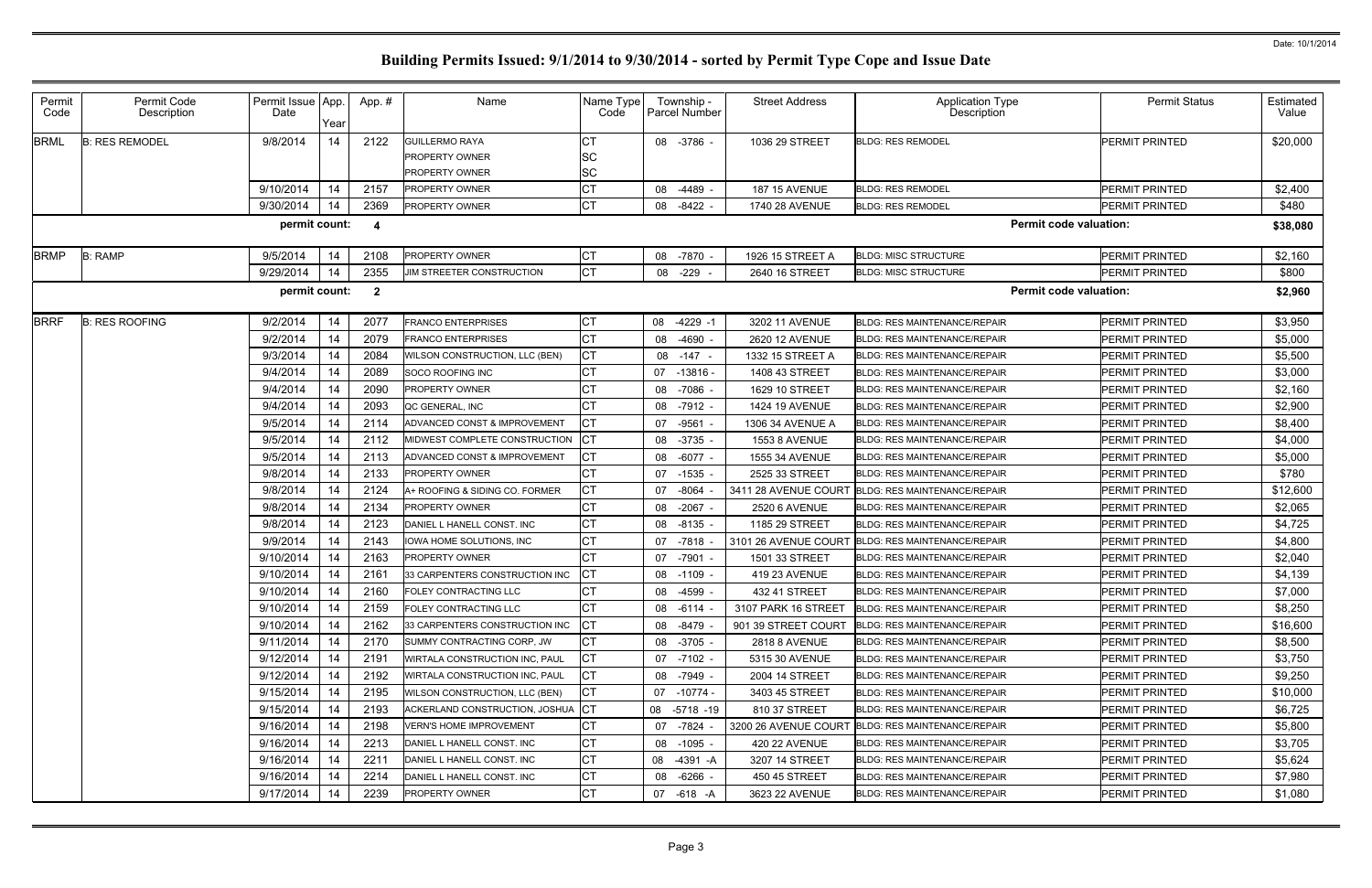| Permit<br>Code | Permit Code<br>Description | Permit Issue App.<br>Date | Year | App.#                   | Name                           | Name Type<br>Code | Township -<br><b>Parcel Number</b> | <b>Street Address</b>                   | Application Type<br>Description     | <b>Permit Status</b>      | Estimated<br>Value |
|----------------|----------------------------|---------------------------|------|-------------------------|--------------------------------|-------------------|------------------------------------|-----------------------------------------|-------------------------------------|---------------------------|--------------------|
| <b>BRRF</b>    | <b>B: RES ROOFING</b>      | 9/17/2014                 | 14   | 2231                    | <b>IOSSI CONSTRUCTION</b>      |                   | 08 -1798 -                         | 5218 5 AVENUE                           | <b>BLDG: RES MAINTENANCE/REPAIR</b> | PERMIT PRINTED            | \$5,010            |
|                |                            | 9/17/2014                 | 14   | 2238                    | PROPERTY OWNER                 | СT                | 08<br>$-2187 -$                    | <b>4000 4 AVENUE</b>                    | <b>BLDG: RES MAINTENANCE/REPAIR</b> | PERMIT PRINTED            | \$3,240            |
|                |                            | 9/17/2014                 | 14   | 2234                    | <b>BATES ROOFING</b>           |                   | $-3208$<br>08                      | 302 17 AVENUE                           | BLDG: RES MAINTENANCE/REPAIR        | PERMIT PRINTED            | \$3,450            |
|                |                            | 9/17/2014                 | 14   | 2240                    | 33 CARPENTERS CONSTRUCTION INC | СT                | $-6111$<br>08                      | 3224 PARK 16 STREET                     | <b>BLDG: RES MAINTENANCE/REPAIR</b> | PERMIT PRINTED            | \$11,771           |
|                |                            | 9/18/2014                 | 14   | 2244                    | DANIEL L HANELL CONST. INC     | СT                | -12839<br>07                       | 2445 31 AVENUE COURT                    | <b>BLDG: RES MAINTENANCE/REPAIR</b> | PERMIT PRINTED            | \$11,970           |
|                |                            | 9/18/2014                 | 14   | 2256                    | FOLEY CONTRACTING LLC          | СT                | -882<br>07                         | 3000 41 STREET                          | <b>BLDG: RES MAINTENANCE/REPAIR</b> | PERMIT PRINTED            | \$14,500           |
|                |                            | 9/18/2014                 | 14   | 2243                    | DANIEL L HANELL CONST. INC     | СT                | -4392<br>08                        | 1312 33 AVENUE                          | <b>BLDG: RES MAINTENANCE/REPAIR</b> | PERMIT PRINTED            | \$3,007            |
|                |                            | 9/18/2014                 | 14   | 2248                    | <b>PROPERTY OWNER</b>          | СT                | $-6454$<br>08                      | 809 18 AVENUE                           | <b>BLDG: RES MAINTENANCE/REPAIR</b> | <b>PERMIT PRINTED</b>     | \$2,380            |
|                |                            | 9/19/2014                 | 14   | 2265                    | DANIEL L HANELL CONST. INC     | СТ                | $-6430$<br>07                      | 1118 39 STREET                          | <b>BLDG: RES MAINTENANCE/REPAIR</b> | PERMIT PRINTED            | \$4,013            |
|                |                            | 9/22/2014                 | 14   | 2276                    | PETERSON CONSTRUCTION, JODY    | СT                | 07 -14214                          | 1810 55 STREET PLACE                    | <b>BLDG: RES MAINTENANCE/REPAIR</b> | <b>PERMIT PRINTED</b>     | \$12,500           |
|                |                            | 9/22/2014                 | 14   | 2268                    | A-1 CONSTRUCTION & RESTORATION | СТ                | -8509<br>07                        | 1906 GLENWOOD DRIVE                     | <b>BLDG: RES MAINTENANCE/REPAIR</b> | PERMIT PRINTED            | \$13,750           |
|                |                            | 9/22/2014                 | 14   | 2269                    | A-1 CONSTRUCTION & RESTORATION | СT                | $-5164$<br>08                      | 1115 14 STREET                          | <b>BLDG: RES MAINTENANCE/REPAIR</b> | <b>PERMIT PRINTED</b>     | \$4,500            |
|                |                            | 9/22/2014                 | 14   | 2270                    | WILSON CONSTRUCTION, LLC (BEN) | СТ                | -8883<br>08                        | <b>220 28 AVENUE</b>                    | <b>BLDG: RES MAINTENANCE/REPAIR</b> | PERMIT PRINTED            | \$5,600            |
|                |                            | 9/23/2014                 | 14   | 2278                    | MIDWEST COMPLETE CONSTRUCTION  | СT                | $-13515$ -<br>07                   | 5 DEER RUN                              | BLDG: RES MAINTENANCE/REPAIR        | PERMIT PRINTED            | \$18,000           |
|                |                            | 9/23/2014                 | 14   | 2293                    | <b>PROPERTY OWNER</b>          | СΤ                | -359<br>07                         | 3525 44 AVENUE                          | <b>BLDG: RES MAINTENANCE/REPAIR</b> | FINAL INSPECTION COMPLETE | \$1,920            |
|                |                            | 9/23/2014                 | 14   | 2280                    | <b>BRUCE &amp; ASSOCIATES</b>  | СT                | $-3387 -$<br>08                    | 2606 16 AVENUE                          | BLDG: RES MAINTENANCE/REPAIR        | <b>PERMIT PRINTED</b>     | \$5,200            |
|                |                            | 9/23/2014                 | 14   | 2281                    | <b>PROPERTY OWNER</b>          | CТ                | $-3631$<br>08                      | 830 19 AVENUE                           | <b>BLDG: RES MAINTENANCE/REPAIR</b> | PERMIT PRINTED            | \$1,710            |
|                |                            | 9/24/2014                 | 14   | 2296                    | PROPERTY OWNER                 | СT                | -7329<br>08                        | 245 53 STREET                           | <b>BLDG: RES MAINTENANCE/REPAIR</b> | <b>PERMIT PRINTED</b>     | \$2,100            |
|                |                            | 9/25/2014                 | 14   | 2333                    | GREEN VALLEY CONSTRUCTION INC. | СT                | 07 -5749                           | 1881 25 AVENUE COURT                    | <b>BLDG: RES MAINTENANCE/REPAIR</b> | PERMIT PRINTED            | \$9,900            |
|                |                            | 9/25/2014                 | 14   | 2325                    | ADVANCED CONST & IMPROVEMENT   | СT                | $-3519$<br>08                      | 2610 12 STREET                          | <b>BLDG: RES MAINTENANCE/REPAIR</b> | PERMIT PRINTED            | \$3,750            |
|                |                            | 9/25/2014                 | 14   | 2334                    | GREEN VALLEY CONSTRUCTION INC. | СT                | 08 -8672 -                         | 3607 10 AVENUE                          | <b>BLDG: RES MAINTENANCE/REPAIR</b> | PERMIT PRINTED            | \$6,500            |
|                |                            | 9/29/2014                 | 14   | 2351                    | <b>PROPERTY OWNER</b>          | СT                | 07<br>-1917 -                      | 2384 27 STREET                          | <b>BLDG: RES MAINTENANCE/REPAIR</b> | PERMIT PRINTED            | \$1,960            |
|                |                            | 9/29/2014                 | 14   | 2350                    | WILSON CONSTRUCTION, LLC (BEN) | СT                | 07 -7110 -                         | 5345 30 AVENUE                          | <b>BLDG: RES MAINTENANCE/REPAIR</b> | PERMIT PRINTED            | \$24,000           |
|                |                            | 9/30/2014                 | 14   | 2360                    | ACKERLAND CONSTRUCTION, JOSHUA | СT                | $-8197 -$<br>07                    | 5409 28 AVENUE                          | <b>BLDG: RES MAINTENANCE/REPAIR</b> | PERMIT PRINTED            | \$10,303           |
|                |                            | 9/30/2014                 | 14   | 2365                    | FANTH-CURRY HOME IMPRV CO      | СT                | $-1463 -1$<br>08                   | 1826 10 STREET                          | BLDG: RES MAINTENANCE/REPAIR        | PERMIT PRINTED            | \$3,870            |
|                |                            | 9/30/2014                 | 14   | 2364                    | FANTH-CURRY HOME IMPRV CO      | СT                | 08<br>-3451                        | 1618 15 STREET                          | <b>BLDG: RES MAINTENANCE/REPAIR</b> | PERMIT PRINTED            | \$11,585           |
|                |                            | 9/30/2014                 | 14   | 2370                    | <b>TEEL BUILDERS</b>           |                   | 08 -4137 -11                       | 2635 8 STREET                           | <b>BLDG: RES MAINTENANCE/REPAIR</b> | PERMIT PRINTED            | \$3,100            |
|                |                            | permit count: 56          |      |                         |                                |                   |                                    |                                         | <b>Permit code valuation:</b>       |                           | \$364,912          |
| <b>BRSA</b>    | <b>B: RES ADDITION</b>     | 9/10/2014                 | 14   | 2158                    | YARD DOCTOR, THE               | СT                | 07 -6778                           | 2525 29 AVENUE COURT BLDG: RES ADDITION |                                     | FINAL INSPECTION COMPLETE | \$1,000            |
|                |                            | 9/12/2014                 | 14   | 2190                    | WRS CONSTRUCTION, INC          | СT                | 07 -13456                          | 3607 73 STREET                          | <b>BLDG: RES ADDITION</b>           | PERMIT PRINTED            | \$36,000           |
|                |                            | permit count:             |      | $\overline{\mathbf{2}}$ |                                |                   |                                    |                                         | <b>Permit code valuation:</b>       |                           | \$37,000           |
| <b>BRSD</b>    | <b>B: RES SIDING</b>       | 9/2/2014                  | 14   | 2061                    | <b>PROPERTY OWNER</b>          | СT                | 07 -11400 -                        | 5347 34 AVENUE                          | <b>BLDG: RES MAINTENANCE/REPAIR</b> | PERMIT PRINTED            | \$3,500            |
|                |                            | 9/5/2014                  | 14   | 2110                    | PROPERTY OWNER                 | СT                | 07 -1144 -                         | 2757 15 AVENUE                          | <b>BLDG: RES MAINTENANCE/REPAIR</b> | PERMIT PRINTED            | \$875              |
|                |                            | 9/5/2014                  | 14   | 2111                    | <b>PROPERTY OWNER</b>          |                   | 08 -311 -                          | 1300 32 AVENUE                          | <b>BLDG: RES MAINTENANCE/REPAIR</b> | PERMIT PRINTED            | \$3,850            |
|                |                            | 9/8/2014                  | 14   | 2134                    | <b>PROPERTY OWNER</b>          | СT                | 08 -2067 -                         | 2520 6 AVENUE                           | <b>BLDG: RES MAINTENANCE/REPAIR</b> | PERMIT PRINTED            | \$2,065            |
|                |                            | 9/11/2014                 | 14   | 2172                    | WEST GUTTER COMPANY, PAT       | СT                | 07 -9660 -                         | 3108 12 AVENUE                          | <b>BLDG: RES MAINTENANCE/REPAIR</b> | PERMIT PRINTED            | \$6,325            |
|                |                            | 9/16/2014                 | 14   | 2217                    | DANIEL L HANELL CONST. INC     | СT                | -7702 -<br>08                      | 1628 11 STREET                          | <b>BLDG: RES MAINTENANCE/REPAIR</b> | PERMIT PRINTED            | \$13,800           |
|                |                            | 9/17/2014                 | 14   | 2228                    | PROPERTY OWNER                 | СT                | 07 -2491 -                         | 2606 47 STREET                          | BLDG: RES MAINTENANCE/REPAIR        | PERMIT PRINTED            | \$1,575            |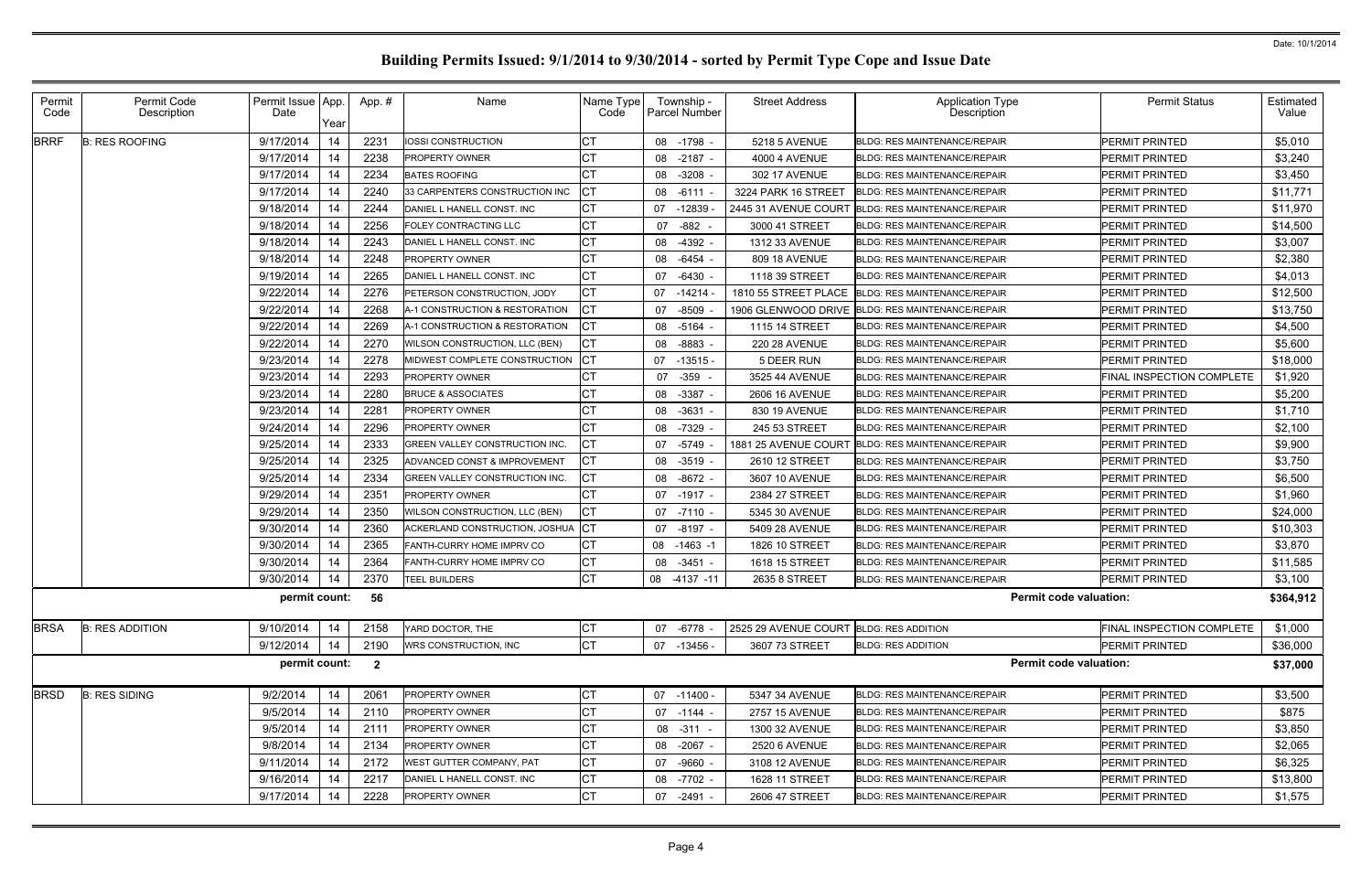| Permit<br>Code   | Permit Code<br>Description       | Permit Issue App.<br>Date | Year | App.#                   | Name                                                    | Name Type<br>Code | Township -<br>Parcel Number | <b>Street Address</b> | <b>Application Type</b><br>Description       | <b>Permit Status</b>             | Estimated<br>Value |
|------------------|----------------------------------|---------------------------|------|-------------------------|---------------------------------------------------------|-------------------|-----------------------------|-----------------------|----------------------------------------------|----------------------------------|--------------------|
| <b>BRSD</b>      | <b>B: RES SIDING</b>             | 9/17/2014                 | 14   | 2232                    | <b>IOSSI CONSTRUCTION</b>                               |                   | 08 -1798 -                  | 5218 5 AVENUE         | <b>BLDG: RES MAINTENANCE/REPAIR</b>          | PERMIT PRINTED                   | \$7,980            |
|                  |                                  | 9/18/2014                 | 14   | 2249                    | <b>PROPERTY OWNER</b>                                   | <b>CT</b>         | 08<br>$-3337$               | 1928 23 STREET        | <b>BLDG: RES MAINTENANCE/REPAIR</b>          | PERMIT PRINTED                   | \$2,800            |
|                  |                                  | 9/23/2014                 | 14   | 2278                    | MIDWEST COMPLETE CONSTRUCTION                           | СT                | 07<br>$-13515$              | 5 DEER RUN            | <b>BLDG: RES MAINTENANCE/REPAIR</b>          | PERMIT PRINTED                   | \$18,000           |
|                  |                                  | 9/29/2014                 | 14   | 2350                    | WILSON CONSTRUCTION, LLC (BEN)                          | <b>CT</b>         | 07 -7110 -                  | 5345 30 AVENUE        | <b>BLDG: RES MAINTENANCE/REPAIR</b>          | PERMIT PRINTED                   | \$24,000           |
|                  |                                  | permit count:             |      | 11                      |                                                         |                   |                             |                       | <b>Permit code valuation:</b>                |                                  | \$84,770           |
| <b>BSHD</b>      | B: RES SHED/ACCESSORY BLDG       | 9/2/2014                  | 14   | 2076                    | PROPERTY OWNER                                          | <b>CT</b>         | 08 -5868                    | 429 10 STREET         | <b>BLDG: STORAGE SHED</b>                    | PERMIT PRINTED                   | \$6,900            |
|                  |                                  | permit count:             |      |                         |                                                         |                   |                             |                       | <b>Permit code valuation:</b>                |                                  | \$6,900            |
| <b>BSMT</b>      | <b>B: RES BASEMENT WATERPROO</b> | 9/19/2014                 | 14   | 2262                    | MIDWEST RECONSTRUCTION CO                               | <b>CT</b>         | 07 -109 -                   | 1825 29 STREET        | <b>BLDG: RES MAINTENANCE/REPAIR</b>          | <b>PERMIT PRINTED</b>            | \$2,070            |
|                  |                                  | 9/19/2014                 | 14   | 2263                    | MIDWEST RECONSTRUCTION CO                               | СT                | $07 -240 -2$                | 5400 26 AVENUE        | <b>BLDG: RES MAINTENANCE/REPAIR</b>          | FINAL INSPECTION COMPLETE        | \$8,895            |
|                  |                                  | 9/19/2014                 | 14   | 2264                    | MIDWEST RECONSTRUCTION CO                               | CT                | $-9770$<br>07               | 4817 47 AVENUE        | <b>BLDG: RES MAINTENANCE/REPAIR</b>          | PERMIT PRINTED                   | \$5,994            |
|                  |                                  | 9/26/2014                 | 14   | 2335                    | ABSOLUTELY DRY BASEMENT WATERP CT                       |                   | 08 -7422                    | 2012 11 STREET        | <b>BLDG: RES MAINTENANCE/REPAIR</b>          | PERMIT PRINTED                   | \$3,850            |
|                  |                                  | permit count:             |      | - 4                     |                                                         |                   |                             |                       | <b>Permit code valuation:</b>                |                                  | \$20,809           |
| <b>BSPK</b>      | <b>B: COML SPRINKLER SYSTEM</b>  | 9/18/2014                 | 14   | 2246                    | <b>TRACO SPRINKLER SERVICE</b>                          | <b>CT</b>         | 08 -9465                    | 1 KONE COURT          | <b>BLDG: RES REMODEL</b>                     | <b>PERMIT PRINTED</b>            | \$0                |
|                  |                                  | permit count:             |      | - 1                     |                                                         |                   |                             |                       | <b>Permit code valuation:</b>                |                                  | \$0                |
| <b>BW</b>        | <b>B: WRECK MISC STRUCTURE</b>   | 9/8/2014                  | 14   | 2126                    | PROPERTY OWNER                                          | СT                | $-8582$<br>08               | 3733 10 AVENUE COURT  | <b>WRECK: ALL OTHER BUILDINGS/STRUCTURES</b> | <b>PERMIT PRINTED</b>            | \$0                |
|                  |                                  | 9/17/2014                 | 14   | 2225                    | PROPERTY OWNER                                          | <b>CT</b>         | 08 -6350                    | 702 25 STREET         | WRECK: ALL OTHER BUILDINGS/STRUCTURES        | <b>PERMIT PRINTED</b>            | \$0                |
|                  |                                  | permit count:             |      | $\overline{\mathbf{2}}$ |                                                         |                   |                             |                       | <b>Permit code valuation:</b>                |                                  | \$0                |
| <b>BWC</b>       | <b>B: WRECK COMMERCIAL BLDG</b>  | 9/5/2014                  | 14   | 2096                    | <b>MCADAM &amp; ASSOCIATES</b>                          | <b>CT</b>         | 07 -11291                   | 5320 23 AVENUE        | WRECK: ALL OTHER BUILDINGS/STRUCTURES        | PERMIT PRINTED                   | \$0                |
|                  |                                  | permit count:             |      |                         |                                                         |                   |                             |                       | <b>Permit code valuation:</b>                |                                  | \$0                |
| <b>BWKH</b>      | <b>B: WRECK HOUSE</b>            | 9/29/2014                 | 14   | 2339                    | COOPMAN TRUCKING & EXCAVATING                           |                   | 08 -6921                    | 1813 23 AVENUE        | <b>WRECK: 1 FAMILY HOUSE</b>                 | PERMIT PRINTED                   | \$0                |
|                  |                                  | permit count:             |      | - 1                     |                                                         |                   |                             |                       | <b>Permit code valuation:</b>                |                                  | \$0                |
| DRN <sub>1</sub> | <b>ENG: CLASS 1 DRAINAGE</b>     | 9/3/2014                  | -14  | 2082                    | <b>TAYLOR GARAGES INC</b>                               | CT                | 08 -7836                    | 1816 14 STREET        | <b>BLDG: GARAGES/CARPORTS</b>                | <b>PERMIT PRINTED</b>            | \$17,500           |
|                  |                                  | 9/5/2014                  | 14   | 2096                    | <b>MCADAM &amp; ASSOCIATES</b>                          | СT                | $07 - 11291$                | 5320 23 AVENUE        | WRECK: ALL OTHER BUILDINGS/STRUCTURES        | <b>PERMIT PRINTED</b>            | \$0                |
|                  |                                  | 9/8/2014                  | -14  | 2121                    | NEW CONCRETE CONSTRUCTION                               | CT                | 07 -5558                    | 1141 49 STREET        | <b>BLDG: RES DRIVEWAY</b>                    | <b>FINAL INSPECTION COMPLETE</b> | \$9,100            |
|                  |                                  | 9/12/2014                 | 14   | 2181                    | <b>PROPERTY OWNER</b>                                   | СT                | -12560<br>07                |                       | 3459 45 STREET COURT BLDG: GARAGES/CARPORTS  | <b>PERMIT PRINTED</b>            | \$11,088           |
|                  |                                  | 9/12/2014                 | -14  | 2182                    | QUAD CITIES AUTOMATIC POOLS IN                          | СT                | 07 -14991                   | 3425 8 STREET         | <b>BLDG: SWIMMING POOL</b>                   | PERMIT PRINTED                   | \$35,000           |
|                  |                                  | 9/15/2014                 | 14   | 2194                    | <b>IKELLY CONSTRUCTION OF DAVINC</b>                    | СT                | -671<br>07                  | 3601 23 AVENUE        | <b>BLDG: COML DRIVEWAY &amp; SIDEWALK</b>    | <b>FINAL INSPECTION COMPLETE</b> | \$0                |
|                  |                                  | 9/16/2014                 | -14  | 2215                    | NEW CONCRETE CONSTRUCTION                               | СT                | 07 -13312 -                 | 3319 14 STREET A      | <b>BLDG: RES DRIVEWAY</b>                    | <b>FINAL INSPECTION COMPLETE</b> | \$4,800            |
|                  |                                  | 9/16/2014                 | 14   | 2219                    | <b>WEST CONCRETE/CSI, LLC</b>                           |                   | 07 -7846 -                  | 3110 27 AVENUE        | <b>BLDG: RES DRIVEWAY</b>                    | <b>PERMIT PRINTED</b>            | \$0                |
|                  |                                  | 9/16/2014                 | 14   | 2207                    | TREIBER CONSTRUCTION CO<br>ANDERSON COMMERCIAL CONCRETE | IСТ               | 08 -4394 -                  | 501 RIVER DRIVE       | <b>BLDG: COML SIDEWALK</b>                   | <b>PERMIT PRINTED</b>            | \$0                |
|                  |                                  | 9/23/2014                 | 14   | 2277                    | CROSS CONCRETE CONSTRUCTION                             | СT                | 08 -8415 -21                | 2302 15 AVENUE        | <b>BLDG: RES DRIVEWAY</b>                    | <b>PERMIT PRINTED</b>            | \$0                |
|                  |                                  | 9/24/2014                 | 14   | 2294                    | <b>EMERY CONSTRUCTION</b>                               | СT                | 07 -12948 -                 | 3913 16 AVENUE        | <b>BLDG: RES DRIVEWAY</b>                    | PERMIT PRINTED                   | \$0                |
|                  |                                  | 9/24/2014                 | -14  | 2295                    | <b>EMERY CONSTRUCTION</b>                               | СT                | 07 - 7688                   | 2405 23 AVENUE A      | <b>BLDG: RES DRIVEWAY</b>                    | PERMIT PRINTED                   | \$0                |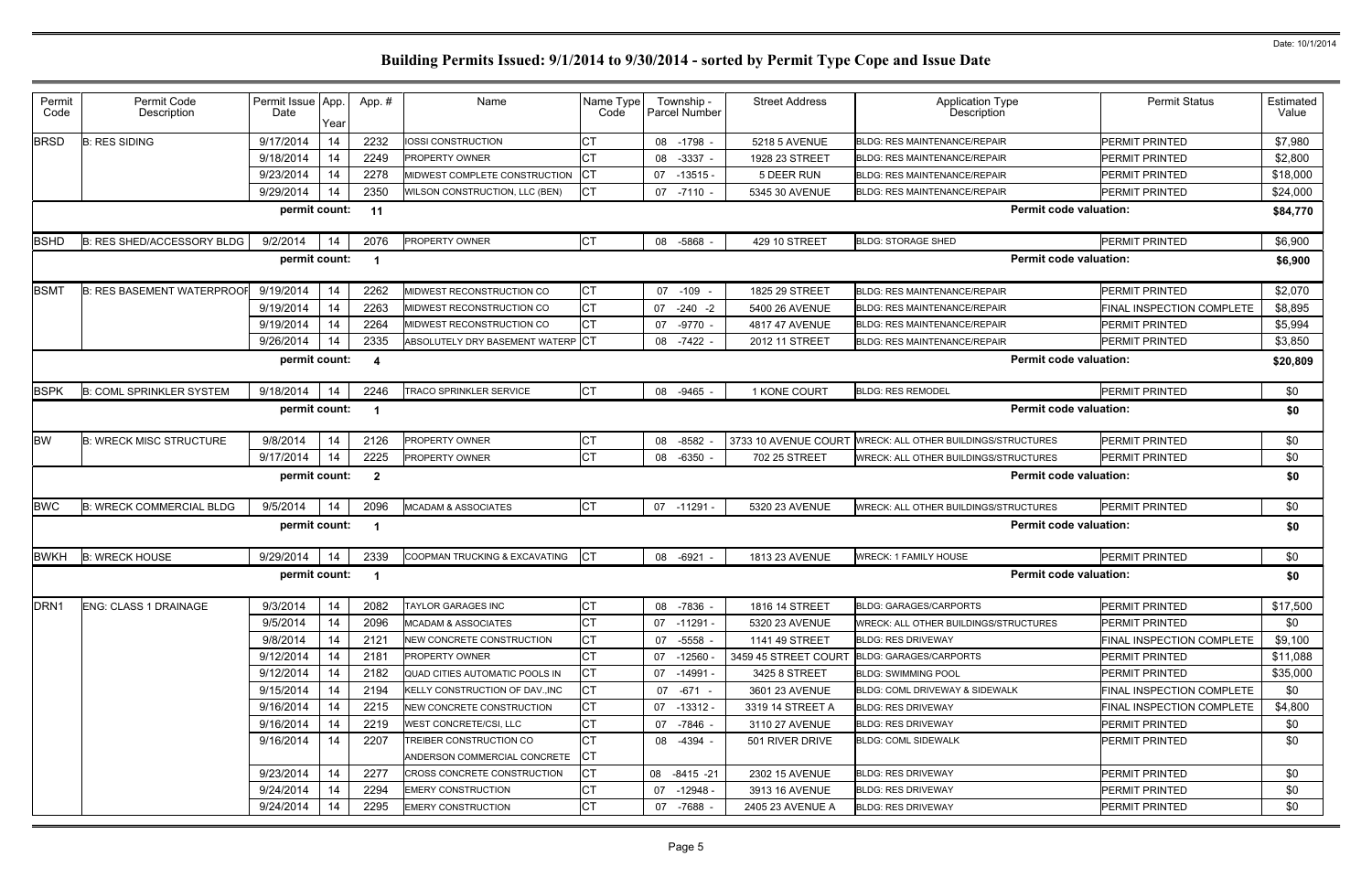| Permit<br>Code   | Permit Code<br>Description   | Permit Issue App.<br>Date | Year | App.# | Name                                                | Name Type<br>Code | Township -<br><b>Parcel Number</b> | <b>Street Address</b> | <b>Application Type</b><br>Description        | <b>Permit Status</b>      | Estimated<br>Value |
|------------------|------------------------------|---------------------------|------|-------|-----------------------------------------------------|-------------------|------------------------------------|-----------------------|-----------------------------------------------|---------------------------|--------------------|
| DRN <sub>1</sub> | <b>ENG: CLASS 1 DRAINAGE</b> | 9/29/2014                 | 14   | 2356  | GOETZ CONCRETE CONSTRUCTION                         | СT                | 07 -12408                          | 3913 24 STREET        | <b>BLDG: COML DRIVEWAY</b>                    | <b>PERMIT PRINTED</b>     | \$13,500           |
|                  |                              | 9/29/2014                 | 14   | 2352  | <b>KLARKOWSKI CONSTRUCTION</b>                      | СT                | 08<br>-3849                        | 701 23 AVENUE COURT   | <b>BLDG: RES DRIVEWAY</b>                     | <b>PERMIT PRINTED</b>     | \$0                |
|                  |                              | 9/29/2014                 | 14   | 2339  | COOPMAN TRUCKING & EXCAVATING                       | СT                | 08<br>-6921                        | 1813 23 AVENUE        | <b>WRECK: 1 FAMILY HOUSE</b>                  | <b>PERMIT PRINTED</b>     | \$0                |
|                  |                              | permit count:             |      | 15    |                                                     |                   |                                    |                       | <b>Permit code valuation:</b>                 |                           | \$90,988           |
| <b>EC</b>        | E: COML ELECTRICAL           | 9/2/2014                  | 14   | 2064  | DAVENPORT ELECTRIC CONTRACT CO                      | СT                | 08<br>-4383                        | 1601 6 AVENUE METER   | ELEC: SERVICE                                 | <b>PERMIT PRINTED</b>     | \$0                |
|                  |                              | 9/2/2014                  | 14   | 2066  | DAVENPORT ELECTRIC CONTRACT CO                      | IСТ               | 08<br>-5468                        | 301 19 STREET METER   | <b>ELEC: SERVICE</b>                          | FINAL INSPECTION COMPLETE | \$0                |
|                  |                              | 9/2/2014                  | 14   | 2074  | DAVENPORT ELECTRIC CONTRACT CO                      | IСТ               | $-5727$<br>08                      | 514 14 STREET REAR    | ELEC: SERVICE                                 | <b>PERMIT PRINTED</b>     | \$0                |
|                  |                              | 9/2/2014                  | 14   | 2075  | DAVENPORT ELECTRIC CONTRACT CO                      | IСТ               | -5755<br>08                        | 515 14 STREET METER   | ELEC: SERVICE                                 | FINAL INSPECTION COMPLETE | \$0                |
|                  |                              | 9/2/2014                  | 14   | 2065  | DAVENPORT ELECTRIC CONTRACT CO                      | CТ                | 08<br>-5769                        | 1327 7 AVENUE REAR    | <b>ELEC: SERVICE</b>                          | PERMIT PRINTED            | \$0                |
|                  |                              | 9/2/2014                  | 14   | 1607  | THADDEUS H ELECTRIC INC                             | SC                | 08 -6839 -1                        | 2431 16 STREET        | <b>BLDG: COML DRIVEWAY</b>                    | <b>PERMIT PRINTED</b>     | \$5,000            |
|                  |                              | 9/2/2014                  | 14   | 2067  | DAVENPORT ELECTRIC CONTRACT CO                      | IСT               | 08<br>-7980                        | 600 18 STREET METER   | <b>ELEC: SERVICE</b>                          | <b>PERMIT PRINTED</b>     | \$0                |
|                  |                              | 9/2/2014                  | 14   | 2062  | DAVENPORT ELECTRIC CONTRACT CO                      | <b>CT</b>         | $-8260$<br>08                      | 513 19 STREET METER   | ELEC: SERVICE                                 | FINAL INSPECTION COMPLETE | \$0                |
|                  |                              | 9/8/2014                  | 14   | 2116  | <b>IGHTING MAINTENANCE INC</b>                      | СT                | 07 -11291                          | 5320 23 AVENUE        | ELEC: WIRING, MISC                            | FINAL INSPECTION COMPLETE | \$0                |
|                  |                              | 9/8/2014                  | 14   | 1995  | HODGE CONSTRUCTION CO INC                           | <b>CT</b>         | 08<br>$-6727 -$                    | 1828 23 AVENUE        | BLDG:COML/NEW, OFFICES/BANKS/PROFESSIONAL     | <b>PERMIT PRINTED</b>     | \$899,000          |
|                  |                              |                           |      |       | <b>BRADY COMPANY, JL</b>                            | SC                |                                    |                       |                                               |                           |                    |
|                  |                              |                           |      |       | <b>ROCK RIVER ELECTRIC, INC.</b>                    | <b>SC</b>         |                                    |                       |                                               |                           |                    |
|                  |                              |                           |      |       | RYAN AND ASSOCIATES, INC                            | <b>SC</b>         |                                    |                       |                                               |                           |                    |
|                  |                              | 9/8/2014                  | 14   | 2115  | DAVENPORT ELECTRIC CONTRACT CO                      | СT                | 99<br>-9999                        |                       | 2200 RIVER DRIVE METERELEC: TEMPORARY SERVICE | FINAL INSPECTION COMPLETE | \$0                |
|                  |                              | 9/9/2014                  | 14   | 2144  | ACME SIGN COMPANY INC                               | СT                | $07 - 11810$                       | 3700 16 STREET        | <b>BLDG: SIGN</b>                             | PERMIT PRINTED            | \$11,500           |
|                  |                              | 9/10/2014                 | 14   | 2046  | <b>PROPERTY OWNER</b>                               | СT                | 07 -12879 -10                      | 4210 44 AVENUE        | <b>BLDG: COML REMODEL</b>                     | PERMIT PRINTED            | \$52,500           |
|                  |                              |                           |      |       | KOEHLER ELECTRIC INC, J W                           | <b>SC</b>         |                                    |                       |                                               |                           |                    |
|                  |                              | 9/10/2014                 | 14   | 824   | <b>EMERY CONSTRUCTION</b>                           | СT                | 07<br>-4932 -                      | 4512 23 AVENUE        | <b>BLDG: COML REMODEL</b>                     | <b>PERMIT PRINTED</b>     | \$3,000            |
|                  |                              |                           |      |       | ART-O-LITE ELECTRIC CO                              | SC                |                                    |                       |                                               |                           |                    |
|                  |                              |                           |      |       | MIDWEST CLIMATE SOLUTIONS                           | <b>SC</b>         |                                    |                       |                                               |                           |                    |
|                  |                              |                           |      |       | <b>EMERY CONSTRUCTION</b>                           | СT                |                                    |                       |                                               |                           |                    |
|                  |                              |                           |      |       | <b>QUAD CITY PLUMBING</b>                           | <b>SC</b>         |                                    |                       |                                               |                           |                    |
|                  |                              |                           |      |       | ART-O-LITE ELECTRIC CO                              | SC                |                                    |                       |                                               |                           |                    |
|                  |                              |                           |      |       | <b>EMERY CONSTRUCTION</b>                           | IСТ               |                                    |                       |                                               |                           |                    |
|                  |                              |                           |      |       | <b>QUAD CITY PLUMBING</b>                           | SC                |                                    |                       |                                               |                           |                    |
|                  |                              |                           |      |       | ART-O-LITE ELECTRIC CO<br><b>EMERY CONSTRUCTION</b> | SC<br>СT          |                                    |                       |                                               |                           |                    |
|                  |                              |                           |      |       | ART-O-LITE ELECTRIC CO                              | <b>SC</b>         |                                    |                       |                                               |                           |                    |
|                  |                              |                           |      |       | <b>IMIDWEST CLIMATE SOLUTIONS</b>                   | <b>SC</b>         |                                    |                       |                                               |                           |                    |
|                  |                              | 9/12/2014                 | 14   | 2187  | <b>BLACKHAWK ENTERPRISES</b>                        | <b>CT</b>         | 07 -13749 -                        | 615 35 AVENUE         | <b>ELEC: SERVICE</b>                          | <b>PERMIT PRINTED</b>     | \$0                |
|                  |                              | 9/12/2014                 | 14   | 2186  | FW PROPERTY MAINTENANCE                             | СT                | 08 -7168 -3                        | 710 18 AVENUE         | ELEC: SERVICE                                 | <b>PERMIT PRINTED</b>     | \$0                |
|                  |                              | 9/16/2014                 | 14   | 2149  | ACME SIGN COMPANY INC                               | <b>CT</b>         | 07 -242 -5                         | 5106 28 AVENUE        | <b>BLDG: SIGN</b>                             | <b>PERMIT PRINTED</b>     | \$4,800            |
|                  |                              |                           |      |       | ADVANTAGE ELCTRL SERVICES INC                       | <b>SC</b>         |                                    |                       |                                               |                           |                    |
|                  |                              | 9/19/2014                 | 14   | 1163  | <b>MIKEY'S FLOORING</b>                             | <b>CT</b>         | 07 -2757 -                         | 4100 27 STREET        | <b>BLDG: COML REMODEL</b>                     | <b>PERMIT PRINTED</b>     | \$103,000          |
|                  |                              |                           |      |       | <b>BRADY COMPANY J.L.</b>                           | SC                |                                    |                       |                                               |                           |                    |
|                  |                              |                           |      |       | <b>BRADY COMPANY, JL</b>                            | <b>SC</b>         |                                    |                       |                                               |                           |                    |
|                  |                              |                           |      |       | SHAW ELECTRIC INC                                   | <b>SC</b>         |                                    |                       |                                               |                           |                    |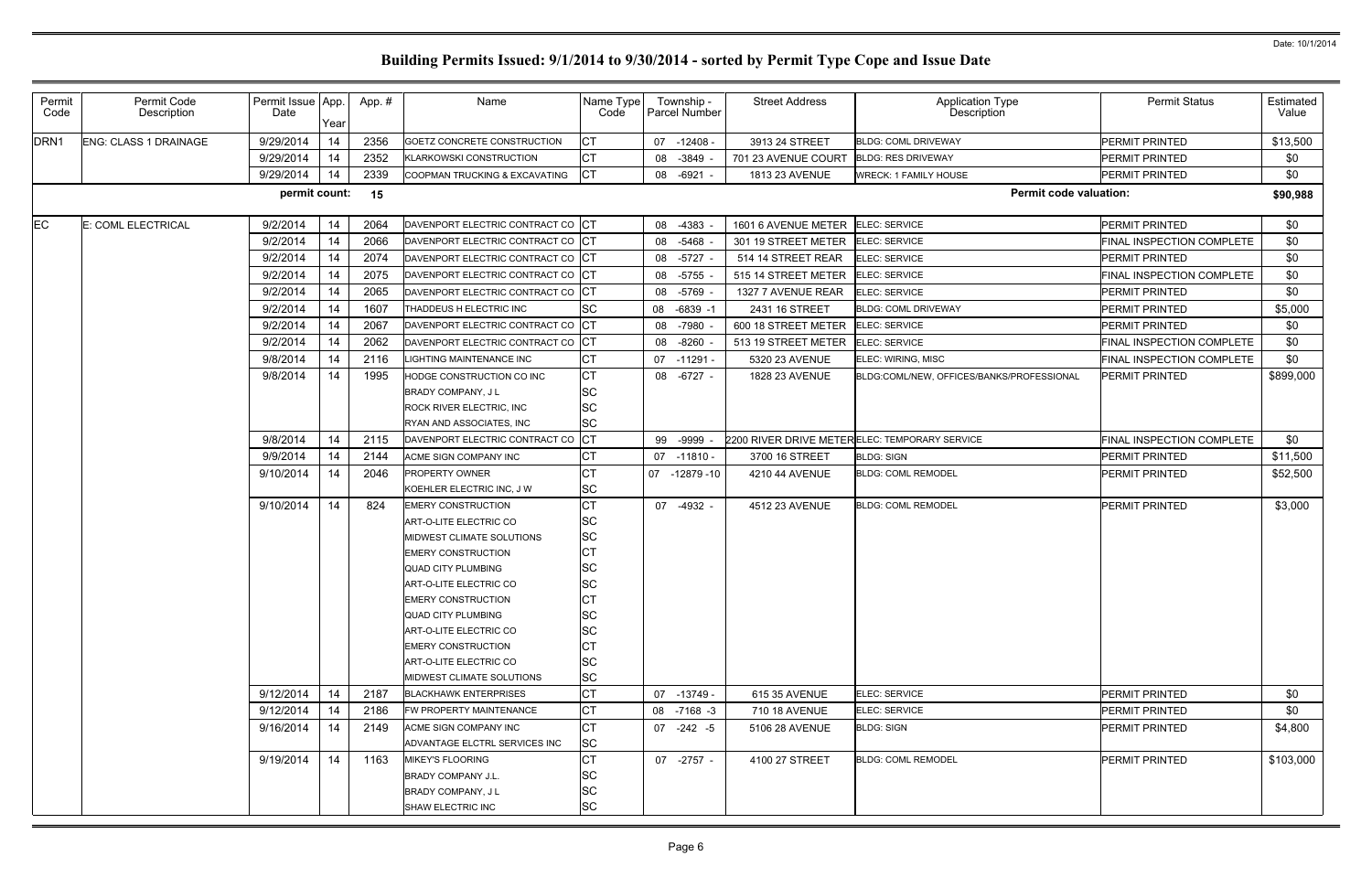| Permit<br>Code  | Permit Code<br>Description | Permit Issue App.<br>Date | Year | App.#        | Name                                                         | Name Type<br>Code | Township -<br>Parcel Number | <b>Street Address</b>                   | <b>Application Type</b><br>Description                    | <b>Permit Status</b>      | Estimated<br>Value |
|-----------------|----------------------------|---------------------------|------|--------------|--------------------------------------------------------------|-------------------|-----------------------------|-----------------------------------------|-----------------------------------------------------------|---------------------------|--------------------|
| $\overline{EC}$ | :: COML ELECTRICAL         | 9/25/2014                 | 14   | 2303         | QUINN ELECTRIC                                               | СТ                | $-5542$<br>08               | <b>1302 4 AVENUE</b>                    | ELEC: SERVICE                                             | FINAL INSPECTION COMPLETE | \$0                |
|                 |                            | 9/26/2014                 | 14   | 1270         | <b>ESTES CONSTRUCTION</b>                                    | <b>CT</b>         | 07<br>$-304 -1$             | 4800 60 STREET                          | <b>BLDG: COML ADDITION</b>                                | PERMIT PRINTED            | \$370,000          |
|                 |                            |                           |      |              | NORTHWEST MECHANICAL                                         | ΙSC               |                             |                                         |                                                           |                           |                    |
|                 |                            |                           |      |              | NORTHWEST MECHANICAL INC<br>KOEHLER ELECTRIC INC, J W        | <b>SC</b>         |                             |                                         |                                                           |                           |                    |
|                 |                            | 9/29/2014                 | 14   | 2353         | DAVENPORT ELECTRIC CONTRACT CO CT                            | <b>SC</b>         | -999999-<br>08              | 5020 52 AVENUE                          | <b>ELEC: SERVICE</b>                                      | PERMIT PRINTED            | \$0                |
|                 |                            | permit count:             |      | 21           |                                                              |                   |                             |                                         | <b>Permit code valuation:</b>                             |                           | \$1,448,800        |
|                 |                            |                           |      |              |                                                              |                   |                             |                                         |                                                           |                           |                    |
| ECI             | E: COML INVESTIGATION      | 9/11/2014                 | 14   | 2176         | TRI-CITY ELECTRIC COMPANY                                    | <b>CT</b>         | 08 -2664                    | 207 49 STREET                           | <b>INVESTIGATION</b>                                      | PERMIT PRINTED            | \$0                |
|                 |                            | permit count:             |      | - 1          |                                                              |                   |                             |                                         | <b>Permit code valuation:</b>                             |                           | \$0                |
| <b>ENA</b>      | <b>B: RES SIDEWALK</b>     | 9/3/2014                  | 14   | 2083         | EVANS LAWNSCAPE DESIGN INC.                                  | <b>CT</b>         | 07 -9973                    | 3502 43 STREET                          | <b>BLDG: RES SIDEWALK</b>                                 | FINAL INSPECTION COMPLETE | \$0                |
|                 |                            | 9/19/2014                 | 14   | 2266         | NEW CONCRETE CONSTRUCTION                                    | СT                | $07 - 13312$                | 3319 14 STREET A                        | <b>BLDG: RES SIDEWALK</b>                                 | FINAL INSPECTION COMPLETE | \$0                |
|                 |                            | 9/26/2014                 | 14   | 2336         | ROSAS CONSTRUCTION                                           | <b>CT</b>         | 08<br>-4857 -               | <b>1217 9 STREET</b>                    | <b>BLDG: RES SIDEWALK</b>                                 | <b>PERMIT PRINTED</b>     | \$570              |
|                 |                            | permit count:             |      | $\mathbf{3}$ |                                                              |                   |                             |                                         | <b>Permit code valuation:</b>                             |                           | \$570              |
| <b>ENB</b>      | <b>B: RES DRIVEWAY</b>     | 9/8/2014                  | 14   | 2121         | NEW CONCRETE CONSTRUCTION                                    | <b>CT</b>         | 07 -5558                    | 1141 49 STREET                          | <b>BLDG: RES DRIVEWAY</b>                                 | FINAL INSPECTION COMPLETE | \$9,100            |
|                 |                            | 9/16/2014                 | 14   | 2219         | <b>WEST CONCRETE/CSI, LLC</b>                                | <b>CT</b>         | $-7846$<br>07               | 3110 27 AVENUE                          | <b>BLDG: RES DRIVEWAY</b>                                 | FINAL INSPECTION COMPLETE | \$0                |
|                 |                            | 9/23/2014                 | 14   | 2292         | GIBBY CONCRETE CONSTRUCTION                                  | СT                | 07<br>-144 -2               | 705 34 AVENUE                           | <b>BLDG: RES DRIVEWAY</b>                                 | FINAL INSPECTION COMPLETE | \$0                |
|                 |                            | 9/24/2014                 | 14   | 2294         | <b>EMERY CONSTRUCTION</b>                                    |                   | 07<br>-12948 -              | 3913 16 AVENUE                          | <b>BLDG: RES DRIVEWAY</b>                                 | FINAL INSPECTION COMPLETE | \$0                |
|                 |                            | 9/24/2014                 | 14   | 2295         | <b>EMERY CONSTRUCTION</b>                                    |                   | -7688<br>07                 | 2405 23 AVENUE A                        | <b>BLDG: RES DRIVEWAY</b>                                 | FINAL INSPECTION COMPLETE | \$0                |
|                 |                            | 9/29/2014                 | 14   | 2349         | HARMS WAY CONSTRUCTION                                       | <b>CT</b>         | $-6813$<br>07               | 2520 30 AVENUE COURT BLDG: RES DRIVEWAY |                                                           | <b>PERMIT PRINTED</b>     | \$0                |
|                 |                            | permit count:             |      | -6           |                                                              |                   |                             |                                         | <b>Permit code valuation:</b>                             |                           | \$9,100            |
| <b>ENC</b>      | <b>B: COML SIDEWALK</b>    | 9/16/2014                 | 14   | 2207         | TREIBER CONSTRUCTION CO                                      | <b>CT</b>         | 08 -4394 -                  | 501 RIVER DRIVE                         | <b>BLDG: COML SIDEWALK</b>                                | PERMIT PRINTED            | \$0                |
|                 |                            | permit count:             |      | - 1          |                                                              |                   |                             |                                         | <b>Permit code valuation:</b>                             |                           | \$0                |
| END             | <b>B: COML DRIVEWAY</b>    | 9/15/2014 14              |      | 2194         | KELLY CONSTRUCTION OF DAV., INC                              | <b>CT</b>         | 07 -671                     | 3601 23 AVENUE                          | BLDG: COML DRIVEWAY & SIDEWALK                            | FINAL INSPECTION COMPLETE | \$0                |
|                 |                            | 9/29/2014                 | 14   | 2356         | GOETZ CONCRETE CONSTRUCTION                                  | <b>CT</b>         | 07 -12408 -                 | 3913 24 STREET                          | <b>BLDG: COML DRIVEWAY</b>                                | PERMIT PRINTED            | \$13,500           |
|                 |                            | permit count: 2           |      |              |                                                              |                   |                             |                                         | <b>Permit code valuation:</b>                             |                           | \$13,500           |
| <b>ER</b>       | E: RES ELECTRICAL          | 9/2/2014                  | 14   | 2055         | <b>PROPERTY OWNER</b>                                        | СT                | 07 -1141 -                  | 2737 15 AVENUE                          | ELEC: SERVICE                                             | FINAL INSPECTION COMPLETE | \$0                |
|                 |                            | 9/2/2014                  | 14   | 1860         | 515 CUSTOM HOMES                                             | СT                | 07 -14705 -                 |                                         | 3705 72 STREET COURT BLDG:RES/NEW, SINGLE FAMILY DETACHED | PERMIT PRINTED            | \$422,000          |
|                 |                            |                           |      |              | PETERSON PLUMBING AND HEATING                                | lSС               |                             |                                         |                                                           |                           |                    |
|                 |                            |                           |      |              | <b>GABRILSON HEATING &amp; AC</b>                            | SC                |                             |                                         |                                                           |                           |                    |
|                 |                            |                           |      |              | TRI-CITY ELECTRIC COMPANY                                    | <b>SC</b>         |                             |                                         |                                                           |                           |                    |
|                 |                            | 9/4/2014                  | 14   | 2088         | THADDEUS H ELECTRIC INC                                      | СT                | 08 -1113 -                  | 1401 16 STREET                          | <b>ELEC: REMODEL</b>                                      | FINAL INSPECTION COMPLETE | \$0                |
|                 |                            | 9/8/2014                  | 14   | 1952         | QUAD CITY WINDOWS, SIDING, DOORS<br>JOHNSON ELECTRIC CO, K C | <b>SC</b>         | 07 -12341 -                 | 3501 34 STREET                          | <b>BLDG: MISC STRUCTURE</b>                               | <b>PERMIT PRINTED</b>     | \$8,900            |
|                 |                            | 9/8/2014                  | 14   | 2131         | MAHIEU ELECTRIC CO INC                                       | СT                | 07 -12793 -                 | 1156 54 STREET                          | ELEC: SERVICE                                             | PERMIT PRINTED            | \$0                |
|                 |                            | 9/8/2014                  | 14   | 762          | CHUMBLEY, BRAD                                               | <b>CT</b>         | 07 -13821                   | 3514 33 STREET COURT BLDG: RES ADDITION |                                                           | PERMIT PRINTED            | \$22,500           |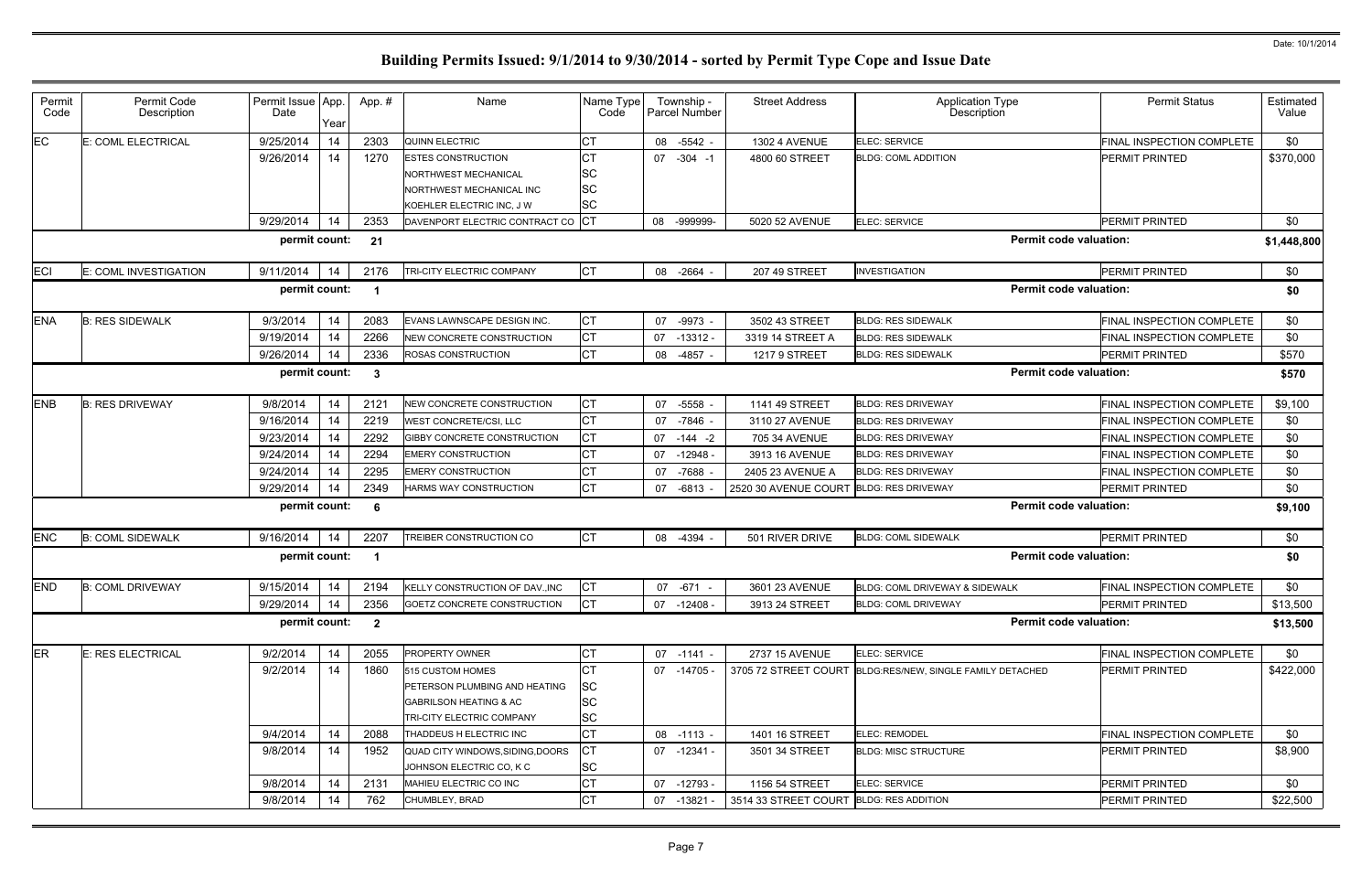| Permit<br>Code   | Permit Code<br>Description    | Permit Issue App.<br>Date | Year | App. #                  | Name                              | Name Type<br>Code | Township -<br><b>Parcel Number</b> | <b>Street Address</b>                   | <b>Application Type</b><br>Description | <b>Permit Status</b>      | Estimated<br>Value |
|------------------|-------------------------------|---------------------------|------|-------------------------|-----------------------------------|-------------------|------------------------------------|-----------------------------------------|----------------------------------------|---------------------------|--------------------|
| ER               | E: RES ELECTRICAL             | 9/8/2014                  | 14   | 762                     | JOHNSON ELECTRIC CO, K C          | SC                | 07 -13821                          | 3514 33 STREET COURT BLDG: RES ADDITION |                                        | PERMIT PRINTED            | \$22,500           |
|                  |                               | 9/8/2014                  | 14   | 1735                    | ABC GARAGE.COM INC                | СT                | 07 -705 -                          | 1117 53 STREET                          | <b>BLDG: GARAGES/CARPORTS</b>          | PERMIT PRINTED            | \$14,500           |
|                  |                               |                           |      |                         | <b>H A ELECTRIC COMPANY</b>       | SC                |                                    |                                         |                                        |                           |                    |
|                  |                               | 9/8/2014                  | 14   | 1990                    | T STEELE CONSTRUCTION INC         | <b>CT</b>         | 08 -4079 -2                        | 810 42 STREET                           | <b>BLDG: RES REMODEL</b>               | PERMIT PRINTED            | \$12,940           |
|                  |                               |                           |      |                         | LAKEWOOD ELECTRIC AND GENERATO SC |                   |                                    |                                         |                                        |                           |                    |
|                  |                               | 9/10/2014                 | 14   | 2122                    | <b>GUILLERMO RAYA</b>             |                   | 08 -3786 -                         | 1036 29 STREET                          | <b>BLDG: RES REMODEL</b>               | PERMIT PRINTED            | \$20,000           |
|                  |                               |                           |      |                         | <b>PROPERTY OWNER</b>             | SC                |                                    |                                         |                                        |                           |                    |
|                  |                               |                           |      |                         | <b>PROPERTY OWNER</b>             | SC                |                                    |                                         |                                        |                           |                    |
|                  |                               | 9/11/2014                 | 14   | 2164                    | DAVENPORT ELECTRIC CONTRACT CO    | <b>CT</b>         | 07 -5051 -                         | 2638 38 AVENUE                          | ELEC: SERVICE                          | PERMIT PRINTED            | \$0                |
|                  |                               | 9/12/2014                 | 14   | 2185                    | <b>G &amp; A ELECTRIC</b>         | СT                | 08<br>-3741                        | 709 1/2 27 STREET                       | ELEC: WIRING, MISC                     | FINAL INSPECTION COMPLETE | \$0                |
|                  |                               | 9/17/2014                 | 14   | 2221                    | <b>RGS ELECTRIC COMPANY</b>       | СT                | 07 -11378 -                        | 3706 43 STREET                          | ELEC: SERVICE                          | PERMIT PRINTED            | \$0                |
|                  |                               | 9/18/2014                 | 14   | 2183                    | YARD DOCTOR, THE                  | СT                | -6778<br>07                        | 2525 29 AVENUE COURT BLDG: RES ADDITION |                                        | FINAL INSPECTION COMPLETE | \$9,000            |
|                  |                               |                           |      |                         | KOEHLER ELECTRIC INC, J W         | SC                |                                    |                                         |                                        |                           |                    |
|                  |                               | 9/19/2014                 | 14   | 1845                    | <b>B.M. BAGBY INC</b>             | СT                | 07 -11303 -7                       | 4343 26 AVENUE                          | BLDG:RES/NEW, 3-4 FAMILY DWELLING      | PERMIT PRINTED            | \$305,000          |
|                  |                               |                           |      |                         | <b>HANSSEN ELECTRIC</b>           | SC                |                                    |                                         |                                        |                           |                    |
|                  |                               |                           |      |                         | <b>HANSSEN ELECTRIC</b>           | SC                |                                    |                                         |                                        |                           |                    |
|                  |                               |                           |      |                         | <b>BAGBY PLUMBING SERVICE</b>     | SC                |                                    |                                         |                                        |                           |                    |
|                  |                               |                           |      |                         | <b>BRADY COMPANY, JL</b>          | SC                |                                    |                                         |                                        |                           |                    |
|                  |                               | 9/19/2014                 | 14   | 2261                    | GPE INC.                          | СT                | 07<br>-9563                        | 1312 34 AVENUE A                        | ELEC: WIRING, MISC                     | FINAL INSPECTION COMPLETE | \$0                |
|                  |                               | 9/19/2014                 | 14   | 2260                    | GPE INC.                          | СT                | 08<br>-1743 -                      | 1125 26 STREET                          | ELEC: WIRING, MISC                     | FINAL INSPECTION COMPLETE | \$0                |
|                  |                               | 9/22/2014                 | 14   | 2274                    | <b>RUSSELL ELECTRIC</b>           | СT                | 07<br>$-8252 -$                    | 1818 44 STREET                          | ELEC: WIRING, MISC                     | PERMIT PRINTED            | \$0                |
|                  |                               | 9/22/2014                 | 14   | 2273                    | HUNTER ELECTRIC & HOME MAINT      | СT                | $-869 - 2$<br>07                   | 4141 28 AVENUE                          | ELEC: SERVICE                          | FINAL INSPECTION COMPLETE | \$0                |
|                  |                               | 9/22/2014                 | 14   | 2272                    | THADDEUS H ELECTRIC INC           | СT                | 08<br>-3786 -                      | 1036 29 STREET                          | ELEC: SERVICE                          | PERMIT PRINTED            | \$0                |
|                  |                               | 9/22/2014                 | 14   | 2271                    | L & L ELECTRIC INC                | СT                | 08<br>-4738 -                      | 1218 14 STREET                          | ELEC: SERVICE                          | FINAL INSPECTION COMPLETE | \$0                |
|                  |                               | 9/23/2014                 | 14   | 2282                    | TRI-CITY ELECTRIC COMPANY         | СT                | 07 -13763                          | 4718 28 AVENUE                          | ELEC: WIRING, MISC                     | PERMIT PRINTED            | \$0                |
|                  |                               | 9/23/2014                 | 14   | 2284                    | LAKEWOOD ELECTRIC AND GENERATO CT |                   | -705 -<br>07                       | 1117 53 STREET                          | <b>ELEC: REWIRE</b>                    | FINAL INSPECTION COMPLETE | \$0                |
|                  |                               | 9/24/2014                 | 14   | 2298                    | ADVANTAGE ELCTRL SERVICES INC     | СT                | -7652 -<br>07                      | 2520 23 AVENUE                          | ELEC: REWIRE                           | PERMIT PRINTED            | \$0                |
|                  |                               | 9/25/2014                 | 14   | 2250                    | BEIRNE BUILDERS INC               | СT                | 07 -415 -C                         | 1015 42 STREET                          | <b>BLDG: RES MAINTENANCE/REPAIR</b>    | <b>PERMIT PRINTED</b>     | \$6,559            |
|                  |                               |                           |      |                         | <b>HANSSEN ELECTRIC</b>           | <b>SC</b>         |                                    |                                         |                                        |                           |                    |
|                  |                               | 9/29/2014                 | 14   | 2354                    | TRI-CITY ELECTRIC COMPANY         | СT                | 07 -870 -                          | 2729 43 STREET                          | ELEC: SERVICE                          | PERMIT PRINTED            | \$0                |
|                  |                               | 9/30/2014                 | 14   | 2358                    | AMERICAN ELECTRIC INC             | СT                | 07<br>$-2207 -$                    | 2426 28 STREET                          | ELEC: REWIRE                           | PERMIT PRINTED            | \$0                |
|                  |                               | 9/30/2014                 | 14   | 1898                    | BETTENDORF HOME REPAIR            | СT                | 07 -5063 -                         | 3704 26 STREET                          | <b>BLDG: RES ADDITION</b>              | PERMIT PRINTED            | \$45,746           |
|                  |                               |                           |      |                         | KALE HEATING & AC                 | SC                |                                    |                                         |                                        |                           |                    |
|                  |                               |                           |      |                         | AMERICAN ELECTRIC INC             | SC                |                                    |                                         |                                        |                           |                    |
|                  |                               | 9/30/2014                 | 14   | 2359                    | <b>PROPERTY OWNER</b>             | <b>CT</b>         | 08 -7793 -                         | 554 26 AVENUE                           | ELEC: WIRING, MISC                     | PERMIT PRINTED            | \$0                |
|                  |                               | permit count:             |      | 28                      |                                   |                   |                                    |                                         | <b>Permit code valuation:</b>          |                           | \$867,145          |
| ERM <sub>6</sub> | E: RES ELCT MTR RECNCT (6 MO) | 9/8/2014                  | 14   | 2132                    | GPE INC.                          | СT                | 08 -1743 -                         | 1125 26 STREET                          | ELCT: ELCT MTR RECONNCT AFTER 6 MONTHS | PERMIT PRINTED            | \$0                |
|                  |                               | 9/29/2014                 | 14   | 2340                    | MAHIEU ELECTRIC CO INC            | <b>CT</b>         | 07<br>$-2251 -$                    | 2433 27 STREET                          | ELCT: ELCT MTR RECONNCT AFTER 6 MONTHS | PERMIT PRINTED            | \$0                |
|                  |                               | permit count:             |      | $\overline{\mathbf{2}}$ |                                   |                   |                                    |                                         | <b>Permit code valuation:</b>          |                           | \$0                |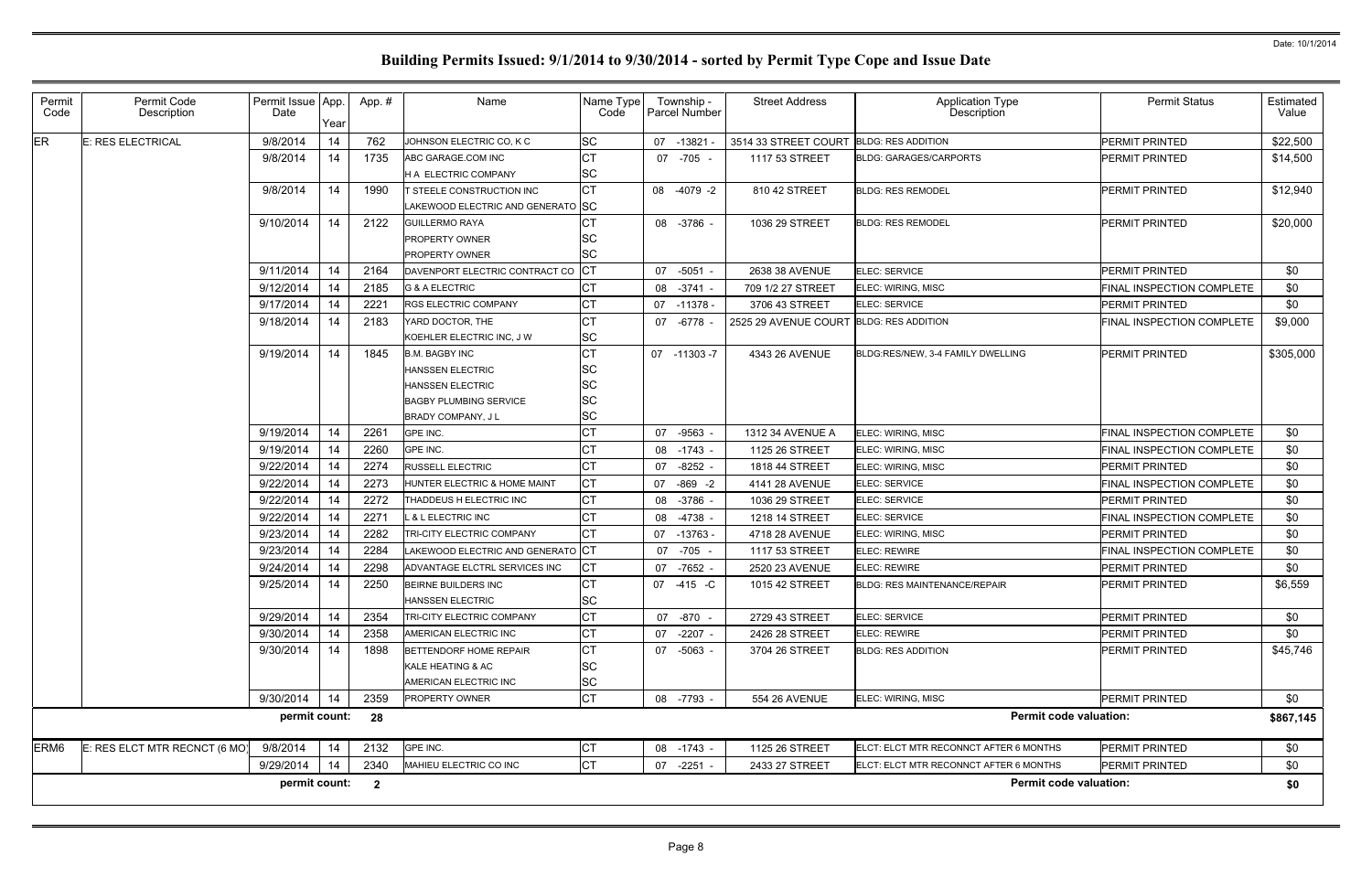| Permit<br>Code | Permit Code<br>Description | Permit Issue App.<br>Date | Year | App.# | Name                                                                                                                                                                                                                           | Name Type<br>Code                                                        | Township -<br>Parcel Number | <b>Street Address</b> | <b>Application Type</b><br>Description                       | <b>Permit Status</b>  | Estimated<br>Value |
|----------------|----------------------------|---------------------------|------|-------|--------------------------------------------------------------------------------------------------------------------------------------------------------------------------------------------------------------------------------|--------------------------------------------------------------------------|-----------------------------|-----------------------|--------------------------------------------------------------|-----------------------|--------------------|
| <b>EZC</b>     | E: EZ/COML, ELECTRICAL     | 9/17/2014                 | 14   | 1108  | KLOSTERMAN CONSTRUCTION<br><b>RGS ELECTRIC COMPANY</b><br><b>RGS ELECTRIC COMPANY</b>                                                                                                                                          | СT<br><b>SC</b><br><b>SC</b>                                             | 08 -5435 -                  | 1524 RIVER DRIVE      | <b>BLDG: COML REMODEL</b>                                    | <b>PERMIT PRINTED</b> | \$1,000,000        |
|                |                            | permit count:             |      |       |                                                                                                                                                                                                                                |                                                                          |                             |                       | <b>Permit code valuation:</b>                                |                       | \$1,000,000        |
| <b>MC</b>      | M: COML MECHANICAL         | 9/2/2014                  | 14   | 2060  | KALE HEATING & AC                                                                                                                                                                                                              | СT                                                                       | 07 -13748 -                 | 3743 53 STREET        | HTG: AIR CONDITIONING, REPLACE                               | PERMIT PRINTED        | \$0                |
|                |                            | 9/5/2014                  | 14   | 1995  | HODGE CONSTRUCTION CO INC<br>BRADY COMPANY, J L<br><b>ROCK RIVER ELECTRIC, INC</b><br>RYAN AND ASSOCIATES, INC                                                                                                                 | СT<br><b>SC</b><br><b>SC</b><br><b>SC</b>                                | 08 -6727 -                  | 1828 23 AVENUE        | BLDG:COML/NEW, OFFICES/BANKS/PROFESSIONAL                    | <b>PERMIT PRINTED</b> | \$899,000          |
|                |                            | 9/10/2014                 | 14   | 2153  | DOUG'S HEATING & AIR COND                                                                                                                                                                                                      | СT                                                                       | $12 - 12 - 2$               | 3601 69 AVENUE        | HTG: FURNACE/AC, REPLACE                                     | <b>PERMIT PRINTED</b> | \$0                |
|                |                            | 9/11/2014                 | 14   | 2169  | <b>CRAWFORD HEATING &amp; COOLING</b>                                                                                                                                                                                          | СT                                                                       | 08 -5468 -                  | 325 19 STREET         | HTG: OTHER. INSTALL/REPLACE                                  | <b>PERMIT PRINTED</b> | \$0                |
|                |                            | 9/19/2014                 | 14   | 1802  | <b>NCS CONSTRUCTION SERVICES - FL</b><br>HOMETOWN PLUMBING AND HEATING<br><b>HAWKEYE ELECTRIC</b><br><b>SCHEBLER COMPANY</b><br><b>SCHEBLER COMPANY</b>                                                                        | СT<br><b>SC</b><br><b>SC</b><br><b>SC</b><br><b>SC</b>                   | 07 -13122 -                 | 5115 22 AVENUE        | <b>BLDG: COML REMODEL</b>                                    | <b>PERMIT PRINTED</b> | \$30,849           |
|                |                            | 9/25/2014                 | 13   | 2403  | DAXON CONSTRUCTION INC.<br>MILLER ELECTRIC CO INC<br><b>BAGBY PLUMBING SERVICE</b><br><b>BAGBY PLUMBING SERVICE</b><br><b>BAGBY PLUMBING SERVICE</b><br>BRADY COMPANY, J L                                                     | СT<br><b>SC</b><br><b>SC</b><br><b>SC</b><br><b>SC</b><br><b>SC</b>      | 07 -14035                   |                       | 505 VALLEY VIEW DRIVE BLDG:COML/NEW, HOSPITALS/INSTITUTIONAL | <b>PERMIT PRINTED</b> | \$547,426          |
|                |                            | 9/25/2014                 | 14   | 820   | <b>EMERY CONSTRUCTION</b><br>MIDWEST CLIMATE SOLUTIONS<br><b>EMERY CONSTRUCTION</b><br>ART-O-LITE ELECTRIC CO<br>MIDWEST CLIMATE SOLUTIONS<br><b>EMERY CONSTRUCTION</b><br>ART-O-LITE ELECTRIC CO<br>MIDWEST CLIMATE SOLUTIONS | СT<br>SC<br>СT<br><b>SC</b><br><b>SC</b><br>СT<br><b>SC</b><br><b>SC</b> | 07 -4932 -                  | 4512 23 AVENUE        | <b>BLDG: COML REMODEL</b>                                    | <b>PERMIT PRINTED</b> | \$3,000            |
|                |                            | 9/25/2014                 | 14   | 2320  | <b>BITLER HEATING</b>                                                                                                                                                                                                          | СT                                                                       | 08 -430 -                   | <b>2106 7 AVENUE</b>  | HTG: BOILER/FURNACE, INSTALL                                 | <b>PERMIT PRINTED</b> | \$0                |
|                |                            | 9/29/2014                 | 14   | 2342  | <b>HEATCO SERVICE COMPANY</b>                                                                                                                                                                                                  | СT                                                                       | 08<br>$-5435 -$             | 1534 RIVER DRIVE      | HTG: FURNACE/AC, REPLACE                                     | <b>PERMIT PRINTED</b> | \$0                |
|                |                            | 9/29/2014                 | 14   | 2348  | ADVANCED MECH. & GEOTHERMAL                                                                                                                                                                                                    | <b>CT</b>                                                                | 08 -6430 -                  | 1610 7 STREET         | HTG: OTHER, INSTALL/REPLACE                                  | PERMIT PRINTED        | \$0                |
|                |                            | permit count:             |      | 10    |                                                                                                                                                                                                                                |                                                                          |                             |                       | <b>Permit code valuation:</b>                                |                       | \$1,480,275        |
| <b>MEZC</b>    | M: EZ/COML, MECHANICAL     | 9/9/2014                  | 14   | 1701  | AMERICAN ELECTRIC INC<br>DOUG'S HEATING & AIR COND<br><b>CRUZ PLUMBING</b>                                                                                                                                                     | SC<br><b>SC</b><br><b>SC</b>                                             | 08 -1143 -                  | <b>1518 5 AVENUE</b>  | <b>BLDG: COML REMODEL</b>                                    | PERMIT PRINTED        | \$50,000           |
|                |                            | 9/25/2014                 | 14   | 1434  | SHOE SHOW INC<br>LIGHTING MAINTENANCE INC<br><b>TOTAL MAINTANCE</b>                                                                                                                                                            | СT<br><b>SC</b><br><b>SC</b>                                             | 07 -347 -1                  | 4500 16 STREET        | <b>BLDG: COML REMODEL</b>                                    | <b>PERMIT PRINTED</b> | \$179,858          |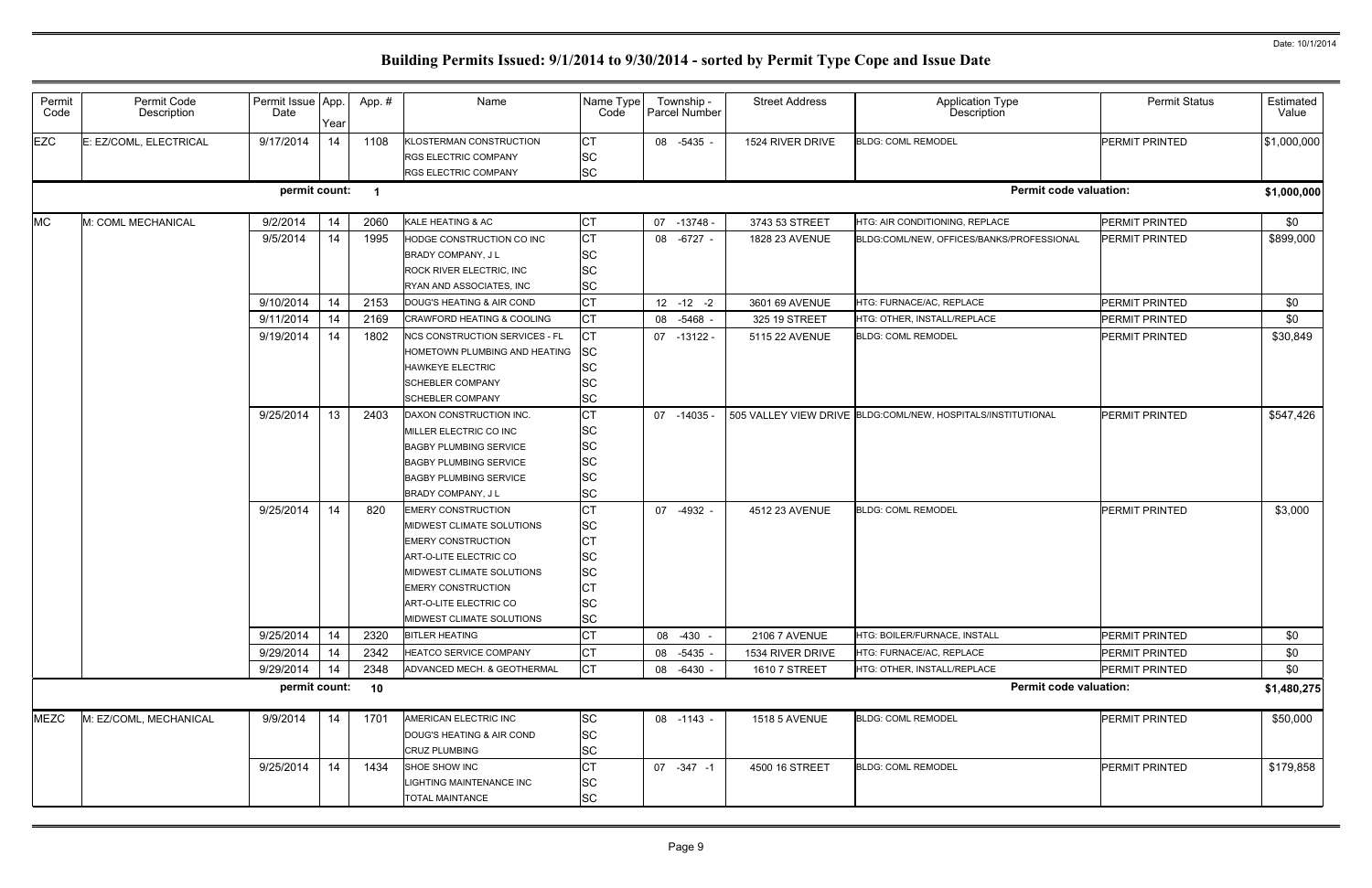| Permit<br>Code | Permit Code<br>Description | Permit Issue App.<br>Date | Year | App. #                  | Name                                                                                    | Name Type<br>Code                   | Township -<br><b>Parcel Number</b> | <b>Street Address</b> | <b>Application Type</b><br>Description | <b>Permit Status</b>          | Estimated<br>Value |
|----------------|----------------------------|---------------------------|------|-------------------------|-----------------------------------------------------------------------------------------|-------------------------------------|------------------------------------|-----------------------|----------------------------------------|-------------------------------|--------------------|
| <b>MEZC</b>    | M: EZ/COML, MECHANICAL     | 9/25/2014                 | 14   | 1434                    | TOTAL MAINTENANCE INC<br><b>ROCK RIVER ELECTRIC, INC.</b><br>PRECISION AIR HTG & AC INC | <b>SC</b><br><b>SC</b><br><b>SC</b> | 07 -347 -1                         | 4500 16 STREET        | <b>BLDG: COML REMODEL</b>              | <b>PERMIT PRINTED</b>         | \$179,858          |
|                |                            | permit count:             |      | $\overline{\mathbf{2}}$ |                                                                                         |                                     |                                    |                       |                                        | <b>Permit code valuation:</b> | \$229,858          |
| <b>MR</b>      | M: RES MECHANICAL          | 9/2/2014                  | 14   | 2056                    | <b>SCHEBLER COMPANY</b>                                                                 | СT                                  | 07 -10654                          | 4806 50 STREET        | <b>HTG: FURNACE/AC. REPLACE</b>        | PERMIT PRINTED                | \$0                |
|                |                            | 9/2/2014                  | 14   | 2072                    | <b>FAMILY HEATING &amp; COOLING</b>                                                     | <b>CT</b>                           | $07 - 13524$                       | 3408 33 STREET        | HTG: FURNACE/AC, REPLACE               | PERMIT PRINTED                | \$0                |
|                |                            | 9/2/2014                  | 14   | 2071                    | WATSON PLBG & MECHANICAL INC                                                            | СT                                  | -4753 -<br>08                      | 1310 14 STREET        | <b>HTG: FURNACE/AC, REPLACE</b>        | PERMIT PRINTED                | \$0                |
|                |                            | 9/2/2014                  | 14   | 2073                    | FAMILY HEATING & COOLING                                                                | СT                                  | 08 -6699 -45                       | 522 29 AVENUE         | HTG: AIR CONDITIONING, REPLACE         | PERMIT PRINTED                | \$0                |
|                |                            | 9/5/2014                  | 14   | 2100                    | KALE HEATING & AC                                                                       | СT                                  | 07 -1008                           | 1815 31 STREET        | <b>HTG: FURNACE/AC, REPLACE</b>        | PERMIT PRINTED                | \$0                |
|                |                            | 9/5/2014                  | 14   | 2099                    | KALE HEATING & AC                                                                       | <b>CT</b>                           | 07 -13496                          | 4232 22 AVENUE        | HTG: AIR CONDITIONING, REPLACE         | <b>PERMIT PRINTED</b>         | \$0                |
|                |                            | 9/5/2014                  | 14   | 2098                    | <b>SCHEBLER COMPANY</b>                                                                 | СT                                  | -5874<br>07                        | 1150 48 STREET        | HTG: BOILER/FURNACE, REPLACE           | PERMIT PRINTED                | \$0                |
|                |                            | 9/5/2014                  | 14   | 2104                    | <b>BRADY COMPANY, JL</b>                                                                | <b>CT</b>                           | 07 -8269                           | 3602 15 STREET        | HTG: FURNACE/AC, REPLACE               | <b>PERMIT PRINTED</b>         | \$0                |
|                |                            | 9/5/2014                  | 14   | 2101                    | BRADY COMPANY, J L                                                                      | <b>CT</b>                           | 07 -9754                           | 4509 49 STREET COURT  | HTG: FURNACE/AC, REPLACE               | <b>PERMIT PRINTED</b>         | \$0                |
|                |                            | 9/5/2014                  | 14   | 2105                    | <b>BRADY COMPANY, JL</b>                                                                | СT                                  | 08 -2194                           | 527 39 STREET         | HTG: BOILER/FURNACE, REPLACE           | <b>PERMIT PRINTED</b>         | \$0                |
|                |                            | 9/5/2014                  | 14   | 2106                    | <b>BRADY COMPANY, JL</b>                                                                | <b>CT</b>                           | 08 -3722                           | 2723 9 AVENUE         | <b>HTG: FURNACE/AC, REPLACE</b>        | <b>PERMIT PRINTED</b>         | \$0                |
|                |                            | 9/5/2014                  | 14   | 2103                    | <b>CRAWFORD HEATING &amp; COOLING</b>                                                   | <b>CT</b>                           | 08 -8137                           | 2748 11 AVENUE C      | <b>HTG: BOILER/FURNACE. REPLACE</b>    | <b>PERMIT PRINTED</b>         | \$0                |
|                |                            | 9/8/2014                  | 14   | 2128                    | KALE HEATING & AC                                                                       | СT                                  | 07 -13496 -                        | 4240 22 AVENUE        | HTG: AIR CONDITIONING, REPLACE         | <b>PERMIT PRINTED</b>         | \$0                |
|                |                            | 9/8/2014                  | 14   | 2118                    | PRECISION AIR HTG & AC INC                                                              | <b>CT</b>                           | 08 -3451 -6                        | 3223 9 STREET         | HTG: AIR CONDITIONING, REPLACE         | <b>PERMIT PRINTED</b>         | \$0                |
|                |                            | 9/9/2014                  | 14   | 2136                    | <b>SCHEBLER COMPANY</b>                                                                 | <b>CT</b>                           | 07 -7304                           | 4511 11 AVENUE A      | HTG: BOILER/FURNACE, REPLACE           | <b>PERMIT PRINTED</b>         | \$0                |
|                |                            | 9/9/2014                  | 14   | 2137                    | TOTAL MAINTENANCE INC                                                                   | <b>CT</b>                           | 07 -9010                           | 3730 19 AVENUE        | HTG: BOILER/FURNACE, REPLACE           | <b>PERMIT PRINTED</b>         | \$0                |
|                |                            | 9/10/2014                 | 14   | 2155                    | KLAUER HEATING & AC LTD                                                                 | СT                                  | 07 -1172 -                         | 2937 16 AVENUE        | HTG: BOILER/FURNACE, REPLACE           | <b>PERMIT PRINTED</b>         | \$0                |
|                |                            | 9/10/2014                 | 14   | 2152                    | KALE HEATING & AC                                                                       | <b>CT</b>                           | $07 - 12151$                       | 3136 45 STREET        | HTG: FURNACE/AC, REPLACE               | <b>PERMIT PRINTED</b>         | \$0                |
|                |                            | 9/10/2014                 | 14   | 2156                    | TOTAL MAINTENANCE INC                                                                   | СT                                  | 07 -782 -                          | 1137 53 STREET        | HTG: BOILER/FURNACE, REPLACE           | <b>PERMIT PRINTED</b>         | \$0                |
|                |                            | 9/11/2014                 | 14   | 2167                    | BRADY COMPANY, J L                                                                      | <b>CT</b>                           | 08 -6181                           | <b>4232 7 AVENUE</b>  | HTG: BOILER/FURNACE, REPLACE           | <b>PERMIT PRINTED</b>         | \$0                |
|                |                            | 9/11/2014                 | 14   | 2168                    | <b>BRADY COMPANY, JL</b>                                                                | СT                                  | 08 -6935                           | 1625 23 AVENUE        | HTG: AIR CONDITIONING, REPLACE         | PERMIT PRINTED                | \$0                |
|                |                            | 9/12/2014                 | 14   | 2189                    | MORRIS IMPROVEMENT COMPANY                                                              | <b>CT</b>                           | 08 -1219 -                         | 1540 11 AVENUE        | HTG: BOILER/FURNACE, REPLACE           | PERMIT PRINTED                | \$0                |
|                |                            | 9/16/2014                 | 14   | 2203                    | KALE HEATING & AC                                                                       | $\sim$ $\sim$<br>ו טו               | 07 -5744 -                         | 2425 19 STREET        | HTG: BOILER/FURNACE, REPLACE           | PERMIT PRINTED                | \$0                |
|                |                            | 9/16/2014                 | 14   | 2202                    | KALE HEATING & AC                                                                       | <b>CT</b>                           | 08 -4489 -                         | <b>187 15 AVENUE</b>  | HTG: FURNACE/AC, REPLACE               | PERMIT PRINTED                | \$0                |
|                |                            | 9/17/2014                 | 14   | 2227                    | <b>TOTAL MAINTENANCE INC</b>                                                            | <b>CT</b>                           | 07 -1144 -                         | 2757 15 AVENUE        | HTG: BOILER/FURNACE, REPLACE           | <b>PERMIT PRINTED</b>         | \$0                |
|                |                            | 9/17/2014                 | 14   | 2015                    | <b>PROPERTY OWNER</b>                                                                   | СT                                  | 08 -2073 -A                        | 618 25 STREET         | <b>BLDG: RES REMODEL</b>               | PERMIT PRINTED                | \$16,000           |
|                |                            |                           |      |                         | BRADY COMPANY, J L                                                                      | <b>SC</b>                           |                                    |                       |                                        |                               |                    |
|                |                            |                           |      |                         | <b>BRADY COMPANY J.L.</b>                                                               | <b>SC</b>                           |                                    |                       |                                        |                               |                    |
|                |                            |                           |      |                         | <b>BRADY COMPANY, JL</b>                                                                | <b>SC</b>                           |                                    |                       |                                        |                               |                    |
|                |                            | 9/17/2014                 | 14   | 2236                    | <b>TOTAL MAINTENANCE INC</b>                                                            | <b>CT</b>                           | 08 -3295 -                         | 1919 24 STREET        | HTG: BOILER/FURNACE, REPLACE           | PERMIT PRINTED                | \$0                |
|                |                            | 9/19/2014                 | 14   | 1664                    | <b>B.M. BAGBY INC</b>                                                                   | СT                                  | 07 -11303 -7                       | 4341 26 AVENUE        | BLDG:RES/NEW, 3-4 FAMILY DWELLING      | PERMIT PRINTED                | \$305,000          |
|                |                            |                           |      |                         | <b>HANSSEN ELECTRIC</b>                                                                 | <b>SC</b>                           |                                    |                       |                                        |                               |                    |
|                |                            |                           |      |                         | <b>BAGBY PLUMBING SERVICE</b>                                                           | <b>SC</b>                           |                                    |                       |                                        |                               |                    |
|                |                            |                           |      |                         | <b>BRADY COMPANY, JL</b>                                                                | <b>SC</b>                           |                                    |                       |                                        |                               |                    |
|                |                            | 9/19/2014                 | 14   | 1845                    | <b>B.M. BAGBY INC</b>                                                                   | <b>CT</b>                           | 07 -11303 -7                       | 4343 26 AVENUE        | BLDG:RES/NEW, 3-4 FAMILY DWELLING      | PERMIT PRINTED                | \$305,000          |
|                |                            |                           |      |                         | <b>HANSSEN ELECTRIC</b>                                                                 | <b>SC</b>                           |                                    |                       |                                        |                               |                    |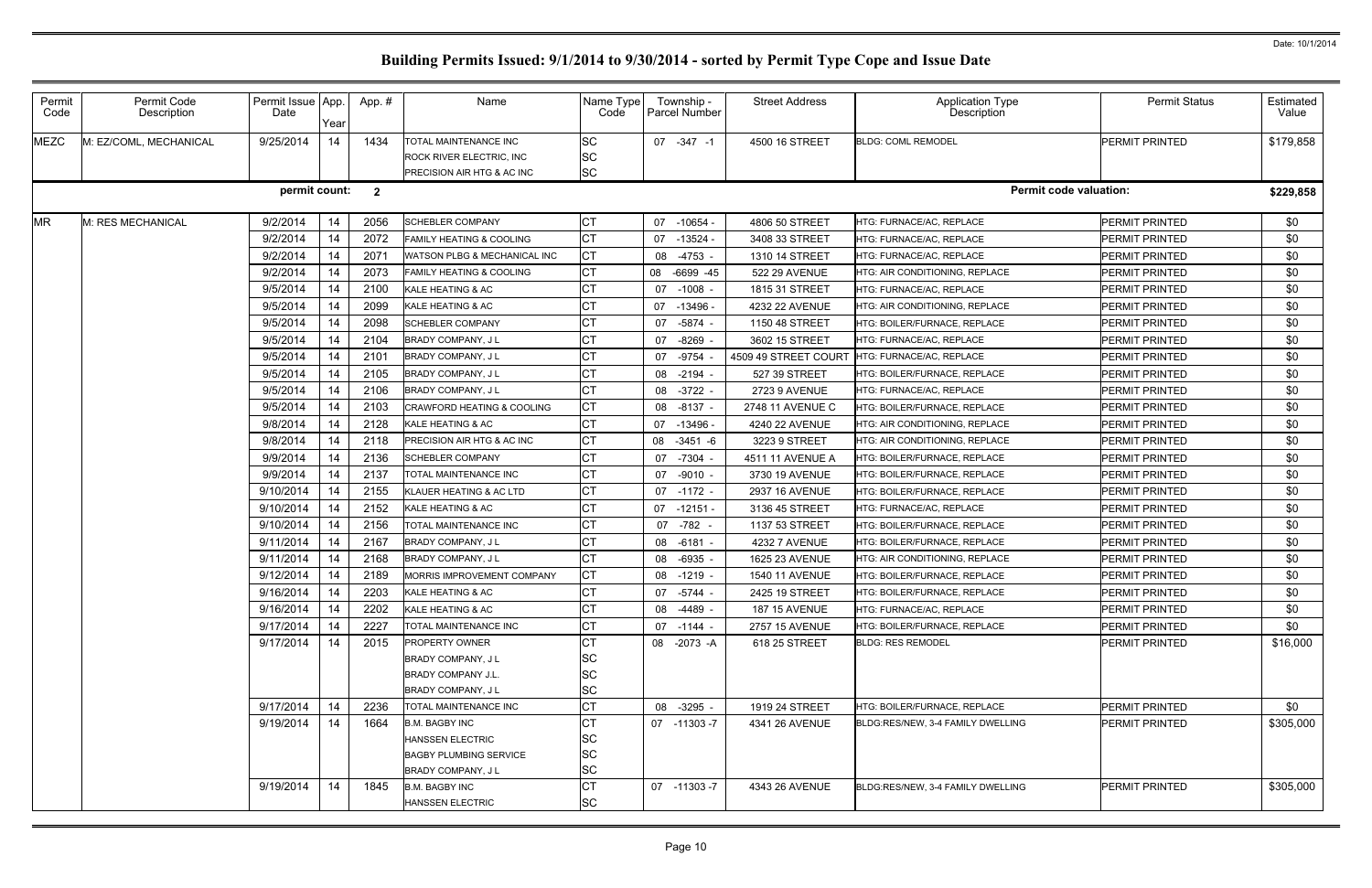| Permit<br>Code | Permit Code<br>Description | Permit Issue App.<br>Date | Year | App.# | Name                                                                                                                      | Name Type<br>Code                                     | Township -<br>Parcel Number | <b>Street Address</b> | <b>Application Type</b><br>Description            | <b>Permit Status</b>  | Estimated<br>Value |
|----------------|----------------------------|---------------------------|------|-------|---------------------------------------------------------------------------------------------------------------------------|-------------------------------------------------------|-----------------------------|-----------------------|---------------------------------------------------|-----------------------|--------------------|
| <b>MR</b>      | M: RES MECHANICAL          | 9/19/2014                 | 14   | 1845  | <b>HANSSEN ELECTRIC</b><br><b>BAGBY PLUMBING SERVICE</b><br>BRADY COMPANY, J L                                            | <b>SC</b><br>SC<br><b>SC</b>                          | 07 -11303 -7                | 4343 26 AVENUE        | BLDG:RES/NEW, 3-4 FAMILY DWELLING                 | PERMIT PRINTED        | \$305,000          |
|                |                            | 9/19/2014                 | 14   | 1846  | <b>B.M. BAGBY INC</b><br><b>HANSSEN ELECTRIC</b><br><b>BAGBY PLUMBING SERVICE</b><br><b>BRADY COMPANY, JL</b>             | <b>CT</b><br>SC<br>SC<br>SC                           | 07 -11303 -7                | 4345 26 AVENUE        | BLDG:RES/NEW, 3-4 FAMILY DWELLING                 | PERMIT PRINTED        | \$305,000          |
|                |                            | 9/19/2014                 | 14   | 1847  | <b>B.M. BAGBY INC</b><br><b>HANSSEN ELECTRIC</b><br><b>BAGBY PLUMBING SERVICE</b><br><b>BRADY COMPANY, JL</b>             | <b>CT</b><br>SC<br><b>SC</b><br>SC                    | 07 -11303 -7                | 4347 26 AVENUE        | BLDG:RES/NEW, 3-4 FAMILY DWELLING                 | <b>PERMIT PRINTED</b> | \$305,000          |
|                |                            | 9/19/2014                 | 14   | 2258  | <b>B &amp; B HEATING &amp; AC</b>                                                                                         | СT                                                    | 07 -13461                   | 3627 73 STREET        | HTG: FURNACE/AC, REPLACE                          | PERMIT PRINTED        | \$0                |
|                |                            | 9/19/2014                 | 14   | 2259  | BRADY COMPANY, J L                                                                                                        | СT                                                    | 07 -7609 -                  | 1300 30 STREET        | HTG: FURNACE/AC. REPLACE                          | PERMIT PRINTED        | \$0                |
|                |                            | 9/25/2014                 | 14   | 2316  | TOTAL MAINTENANCE INC                                                                                                     | <b>CT</b>                                             | 07 -10344                   | 3518 37 STREET        | HTG: BOILER/FURNACE, REPLACE                      | PERMIT PRINTED        | \$0                |
|                |                            | 9/25/2014                 | 14   | 2318  | <b>SCHEBLER COMPANY</b>                                                                                                   | СT                                                    | 07 -11120 -                 | 4912 50 STREET        | HTG: BOILER/FURNACE, REPLACE                      | <b>PERMIT PRINTED</b> | \$0                |
|                |                            | 9/25/2014                 | 14   | 1898  | BETTENDORF HOME REPAIR<br>KALE HEATING & AC<br>AMERICAN ELECTRIC INC                                                      | <b>CT</b><br>SC<br><b>SC</b>                          | 07 -5063 -                  | 3704 26 STREET        | <b>BLDG: RES ADDITION</b>                         | <b>PERMIT PRINTED</b> | \$45,746           |
|                |                            | 9/25/2014                 | 14   | 2322  | JOHNSON HEATING & A/C INC                                                                                                 | <b>CT</b>                                             | 07<br>-6852 -               |                       | 2508 32 AVENUE COURT HTG: BOILER/FURNACE, REPLACE | PERMIT PRINTED        | \$0                |
|                |                            | 9/25/2014                 | 14   | 2323  | <b>PROPERTY OWNER</b>                                                                                                     | <b>CT</b>                                             | $-9528$<br>07               | 3517 49 STREET        | HTG: FURNACE/AC, REPLACE                          | <b>PERMIT PRINTED</b> | \$0                |
|                |                            | 9/25/2014                 | 14   | 2319  | <b>FREED HEATING &amp; AC</b>                                                                                             | <b>CT</b>                                             | $08 - 1103$                 | 419 22 AVENUE         | HTG: BOILER/FURNACE, REPLACE                      | PERMIT PRINTED        | \$0                |
|                |                            | 9/25/2014                 | 14   | 2321  | <b>GABRILSON HEATING &amp; AC</b>                                                                                         | СT                                                    | 08 -1370                    | <b>2107 9 AVENUE</b>  | HTG: FURNACE/AC, REPLACE                          | <b>PERMIT PRINTED</b> | \$0                |
|                |                            | 9/25/2014                 | 14   | 2324  | ALL HOURS HEATING & COOLING                                                                                               | C <sub>T</sub>                                        | 08 -3337                    | 1928 23 STREET        | HTG: FURNACE/AC, REPLACE                          | PERMIT PRINTED        | \$0                |
|                |                            | 9/25/2014                 | 14   | 2327  | <b>B &amp; W TIN SHOP</b>                                                                                                 | <b>CT</b>                                             | $-3394$<br>08               | 2611 17 AVENUE        | HTG: BOILER/FURNACE, REPLACE                      | PERMIT PRINTED        | \$0                |
|                |                            | 9/25/2014                 | 14   | 1150  | <b>BLAZE RESTORATION INC</b><br><b>BRADY COMPANY J.L.</b><br><b>B &amp; W TIN SHOP</b>                                    | СT<br>SC<br>SC                                        | 08 -3404 -16                | 413 22 AVENUE         | <b>BLDG: RES MAINTENANCE/REPAIR</b>               | <b>PERMIT PRINTED</b> | \$90,000           |
|                |                            | 9/25/2014                 | 14   | 2331  | MORRIS IMPROVEMENT COMPANY                                                                                                | C <sub>T</sub>                                        | 08 -3613 -3                 | 245 31 AVENUE         | HTG: FURNACE/AC, REPLACE                          | <b>PERMIT PRINTED</b> | \$0                |
|                |                            | 9/25/2014                 | 14   | 2330  | <b>FREED HEATING &amp; AC</b>                                                                                             | СT                                                    | 08 -5111 -                  | 2511 16 AVENUE        | HTG: BOILER/FURNACE, REPLACE                      | PERMIT PRINTED        | \$0                |
|                |                            | 9/25/2014                 | 14   | 2315  | TOTAL MAINTENANCE INC                                                                                                     | СT                                                    | 08 -9250                    | 3304 2 STREET COURT   | <b>HTG: AIR CONDITIONING, REPLACE</b>             | PERMIT PRINTED        | \$0                |
|                |                            | 9/25/2014                 | 14   | 2317  | TOTAL MAINTENANCE INC                                                                                                     | СT                                                    | 08 -9285 -10                | 3004 3 STREET         | HTG: FURNACE/AC, REPLACE                          | PERMIT PRINTED        | \$0                |
|                |                            | 9/29/2014                 | 14   | 2346  | BRADY COMPANY, JL                                                                                                         | <b>CT</b>                                             | 07 -1780 -                  | 1919 34 STREET        | HTG: FURNACE/AC, REPLACE                          | <b>PERMIT PRINTED</b> | \$0                |
|                |                            | 9/29/2014                 | 14   | 2347  | BRADY COMPANY, J L                                                                                                        | СT                                                    | 07 -9730 -                  | 4807 44 AVENUE        | HTG: AIR CONDITIONING, REPLACE                    | PERMIT PRINTED        | \$0                |
|                |                            | 9/29/2014                 | 14   | 1820  | <b>B &amp; W HOME IMPROVEMENT CO</b><br>TRI-CITY ELECTRIC COMPANY<br>TOUM PLUMBING<br>TOUM PLUMBING<br>BRADY COMPANY, J L | <b>CT</b><br><b>SC</b><br>SC<br>SC<br><b>SC</b>       | 08 -3880 -1                 | 1311 17 STREET        | BLDG:RES/NEW, SINGLE FAMILY DETACHED              | <b>PERMIT PRINTED</b> | \$175,000          |
|                |                            | 9/29/2014                 | 14   | 1819  | B & W HOME IMPROVEMENT CO<br>TRI-CITY ELECTRIC COMPANY<br>TOUM PLUMBING<br>TOUM PLUMBING                                  | C <sub>T</sub><br><b>SC</b><br><b>SC</b><br><b>SC</b> | 08 -3880 -2                 | 1313 17 STREET        | BLDG:RES/NEW, SINGLE FAMILY DETACHED              | <b>PERMIT PRINTED</b> | \$175,000          |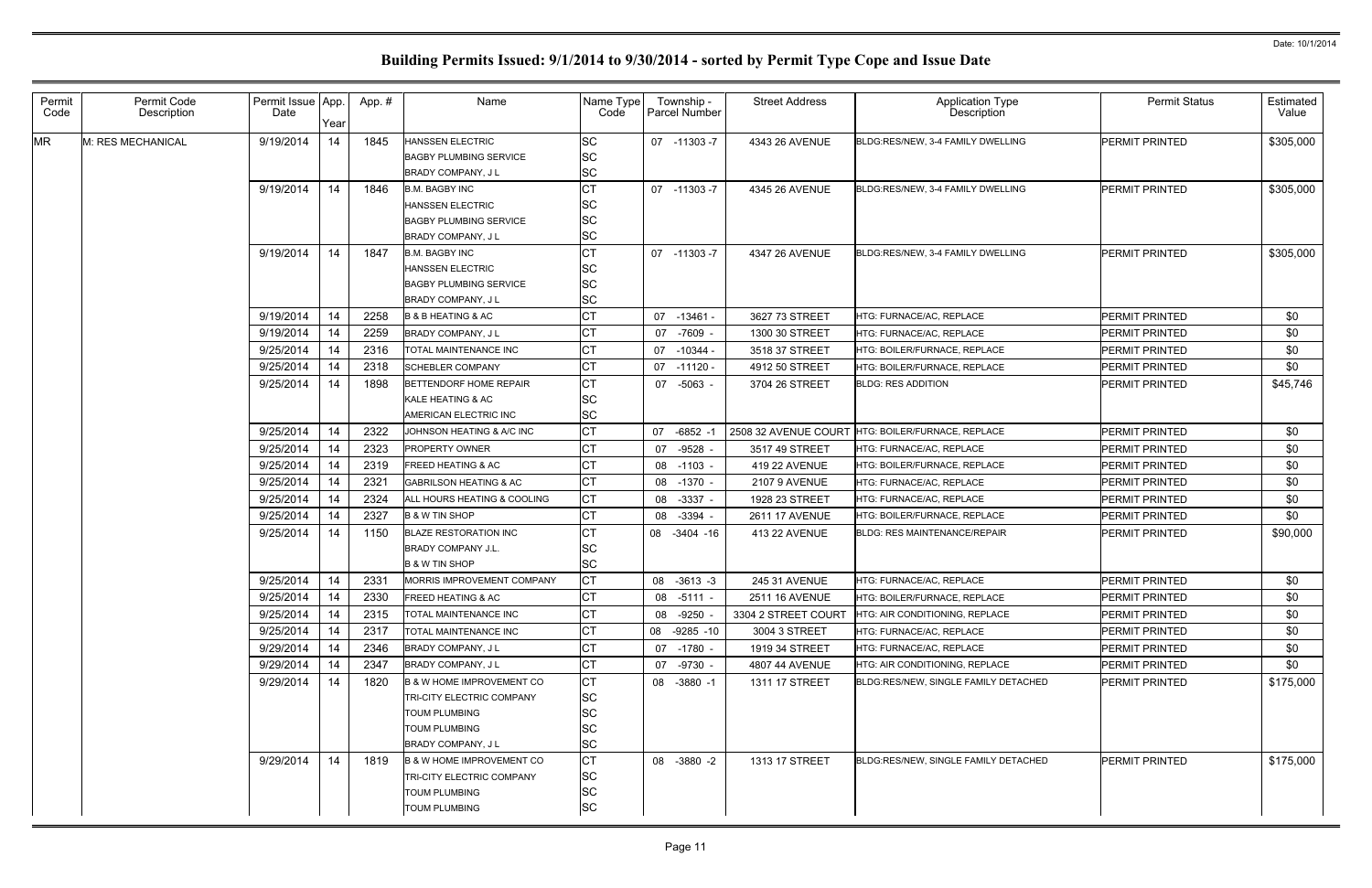| Permit<br>Code   | Permit Code<br>Description   | Permit Issue App.<br>Date | Year | App.#                   | Name                                                      | Name Type<br>Code      | Township -<br>Parcel Number | <b>Street Address</b> | <b>Application Type</b><br>Description    | <b>Permit Status</b>      | Estimated<br>Value |
|------------------|------------------------------|---------------------------|------|-------------------------|-----------------------------------------------------------|------------------------|-----------------------------|-----------------------|-------------------------------------------|---------------------------|--------------------|
| <b>MR</b>        | M: RES MECHANICAL            | 9/29/2014                 | 14   | 1819                    | BRADY COMPANY, J L                                        | <b>SC</b>              | 08 -3880 -2                 | 1313 17 STREET        | BLDG:RES/NEW, SINGLE FAMILY DETACHED      | PERMIT PRINTED            | \$175,000          |
|                  |                              | 9/29/2014                 | 14   | 2341                    | HEATCO SERVICE COMPANY                                    | CT                     | 08<br>$-6718$ -             | 1637 24 AVENUE        | HTG: BOILER/FURNACE, REPLACE              | <b>PERMIT PRINTED</b>     | \$0                |
|                  |                              | permit count:             |      | 52                      |                                                           |                        |                             |                       | <b>Permit code valuation:</b>             |                           | \$1,721,746        |
| <b>PBWV</b>      | P: RES BACKWATER VALVE       | 9/25/2014                 | -14  | 2309                    | HOMETOWN PLUMBING AND HEATING                             | <b>ICT</b>             | 08 -5118 -                  | 2041 15 STREET A      | PLBG: BACKWATER VALVE INSTALLATION        | <b>PERMIT PRINTED</b>     | \$0                |
|                  |                              | permit count:             |      | - 1                     |                                                           |                        |                             |                       | <b>Permit code valuation:</b>             |                           | \$0                |
| PC               | P: COML PLUMBING             | 9/2/2014                  | 14   | 1261                    | <b>EMERY CONSTRUCTION</b>                                 | CT                     | 07 -11994                   | 1485 41 STREET        | <b>BLDG: COML REMODEL</b>                 | <b>PERMIT PRINTED</b>     | \$12,000           |
|                  |                              |                           |      |                         | MIDWEST CLIMATE SOLUTIONS                                 | <b>SC</b>              |                             |                       |                                           |                           |                    |
|                  |                              |                           |      |                         | <b>QUAD CITY PLUMBING</b>                                 | <b>SC</b>              |                             |                       |                                           |                           |                    |
|                  |                              |                           |      |                         | ADVANTAGE ELCTRL SERVICES INC                             | <b>SC</b>              |                             |                       |                                           |                           |                    |
|                  |                              |                           |      |                         | <b>CRAWFORD COMPANY</b>                                   | <b>SC</b>              |                             |                       |                                           |                           |                    |
|                  |                              | 9/8/2014                  | 14   | 2117                    | <b>TOTAL MAINTANCE</b>                                    | СT                     | 08 -2760                    | 4950 4 AVENUE         | PLBG: INSTALLATION, COMMERCIAL            | <b>PERMIT PRINTED</b>     | \$0                |
|                  |                              | 9/17/2014                 | 14   | 2235                    | <b>TOTAL MAINTANCE</b>                                    | СT                     | $-178$<br>08                | <b>140 19 AVENUE</b>  | PLBG: INSTALLATION, COMMERCIAL            | <b>PERMIT PRINTED</b>     | \$0                |
|                  |                              | 9/17/2014                 | 14   | 1995                    | HODGE CONSTRUCTION CO INC                                 | <b>CT</b>              | 08 -6727 -                  | 1828 23 AVENUE        | BLDG:COML/NEW. OFFICES/BANKS/PROFESSIONAL | <b>PERMIT PRINTED</b>     | \$899,000          |
|                  |                              |                           |      |                         | <b>BRADY COMPANY, JL</b>                                  | <b>SC</b>              |                             |                       |                                           |                           |                    |
|                  |                              |                           |      |                         | ROCK RIVER ELECTRIC, INC                                  | <b>SC</b>              |                             |                       |                                           |                           |                    |
|                  |                              | 9/19/2014                 | 14   | 2257                    | RYAN AND ASSOCIATES, INC<br>JACKSON M.L. QUALITY PLUMBING | <b>SC</b><br><b>CT</b> | 07 -12699                   | 1250 41 STREET        | PLBG: INSTALLATION, COMMERCIAL            | <b>PERMIT PRINTED</b>     | \$0                |
|                  |                              | 9/25/2014                 | 14   | 2305                    | KENNEY PLUMBING, BRIAN                                    | CT                     | 08 -6430 -                  |                       | PLBG: INSTALLATION, COMMERCIAL            | PERMIT PRINTED            | \$0                |
|                  |                              |                           |      |                         |                                                           |                        |                             | 1610 7 STREET         |                                           |                           |                    |
|                  |                              | permit count:             |      | - 6                     |                                                           |                        |                             |                       | <b>Permit code valuation:</b>             |                           | \$911,000          |
| <b>PCM</b>       | P: COML WATER/SEWER MAIN     | 9/2/2014                  | 14   | 2070                    | RYAN AND ASSOCIATES, INC                                  | <b>CT</b>              | $12 - 4$<br>$-E$            | 7101 34 STREET        | PLBG: WATER/SEWER MAIN                    | PERMIT PRINTED            | \$0                |
|                  |                              | permit count:             |      | - 1                     |                                                           |                        |                             |                       | <b>Permit code valuation:</b>             |                           | \$0                |
| PCM <sub>6</sub> | P: COML GAS MTR RECONCT (6 M | 9/2/2014                  | -14  | 2063                    | DOUG'S HEATING & AIR COND                                 | <b>CT</b>              | 08 -5479                    | <b>1711 5 AVENUE</b>  | HTG: GAS MTR RECONNECT AFTER 6 MONTHS     | <b>PERMIT PRINTED</b>     | \$0                |
|                  |                              | permit count:             |      | - 1                     |                                                           |                        |                             |                       | <b>Permit code valuation:</b>             |                           | \$0                |
| PCR <sub>6</sub> | P: RES GAS MTR RECONCT (6 MC | 9/9/2014                  | 14   | 2135                    | A+ PLUMBING                                               | <b>CT</b>              | 08 -6164 -4                 | 541 27 AVENUE         | PLBG: GAS MTR RECONNECT AFTER 6 MONTHS    | PERMIT PRINTED            | \$0                |
|                  |                              | 9/11/2014                 | 14   | 2166                    | HEATCO SERVICE COMPANY                                    | CT                     | 08 - 3741 -                 | 709 27 STREET         | HTG: GAS MTR RECONNECT AFTER 6 MONTHS     | FINAL INSPECTION COMPLETE | \$0                |
|                  |                              | 9/17/2014                 | 14   | 2224                    | <b>BRADY COMPANY, JL</b>                                  | СT                     | 07 -1240 -                  | 3312 23 AVENUE        | HTG: GAS MTR RECONNECT AFTER 6 MONTHS     | PERMIT PRINTED            | \$0                |
|                  |                              | 9/17/2014                 | 14   | 2223                    | ALL ACTION PLUMBING                                       | <b>CT</b>              | 08 -1962 -                  | 1629 17 STREET        | HTG: GAS MTR RECONNECT AFTER 6 MONTHS     | <b>PERMIT PRINTED</b>     | \$0                |
|                  |                              | permit count:             |      | $\overline{\mathbf{4}}$ |                                                           |                        |                             |                       | <b>Permit code valuation:</b>             |                           | \$0                |
| <b>PCWS</b>      | P: CITY WATER/SEWER          | 9/9/2014                  | 14   | 2138                    | <b>BLONDELL PLUMBING SERVICES</b>                         | СT                     | 07 -10680 -                 | 4821 49 AVENUE        | PLBG: SEWER REPAIR                        | PERMIT PRINTED            | \$0                |
|                  |                              | 9/9/2014                  | 14   | 2139                    | <b>BLONDELL PLUMBING SERVICES</b>                         | CT                     | 07 -10687 -                 | 4820 49 AVENUE        | PLBG: SEWER REPAIR                        | PERMIT PRINTED            | \$0                |
|                  |                              | 9/9/2014                  | 14   | 2142                    | <b>BLONDELL PLUMBING SERVICES</b>                         | СT                     | 07 -13305 -                 | 3511 33 AVENUE        | PLBG: WATER SERVICE REPAIR                | PERMIT PRINTED            | \$0                |
|                  |                              | 9/9/2014                  | 14   | 2141                    | <b>BLONDELL PLUMBING SERVICES</b>                         | СT                     | 07 -6505 -                  | 1016 38 STREET        | PLBG: SEWER REPAIR                        | PERMIT PRINTED            | \$0                |
|                  |                              | 9/9/2014                  | 14   | 2140                    | <b>BLONDELL PLUMBING SERVICES</b>                         | СT                     | 08 -7114 -A                 | 1715 9 STREET         | <b>PLBG: SEWER REPAIR</b>                 | PERMIT PRINTED            | \$0                |
|                  |                              | 9/16/2014                 | 14   | 2206                    | BLONDELL PLUMBING SERVICES                                | CT                     | 07 -12538 -                 | 1700 46 STREET        | PLBG: SEWER SERVICE REPLACEMENT           | PERMIT PRINTED            | \$0                |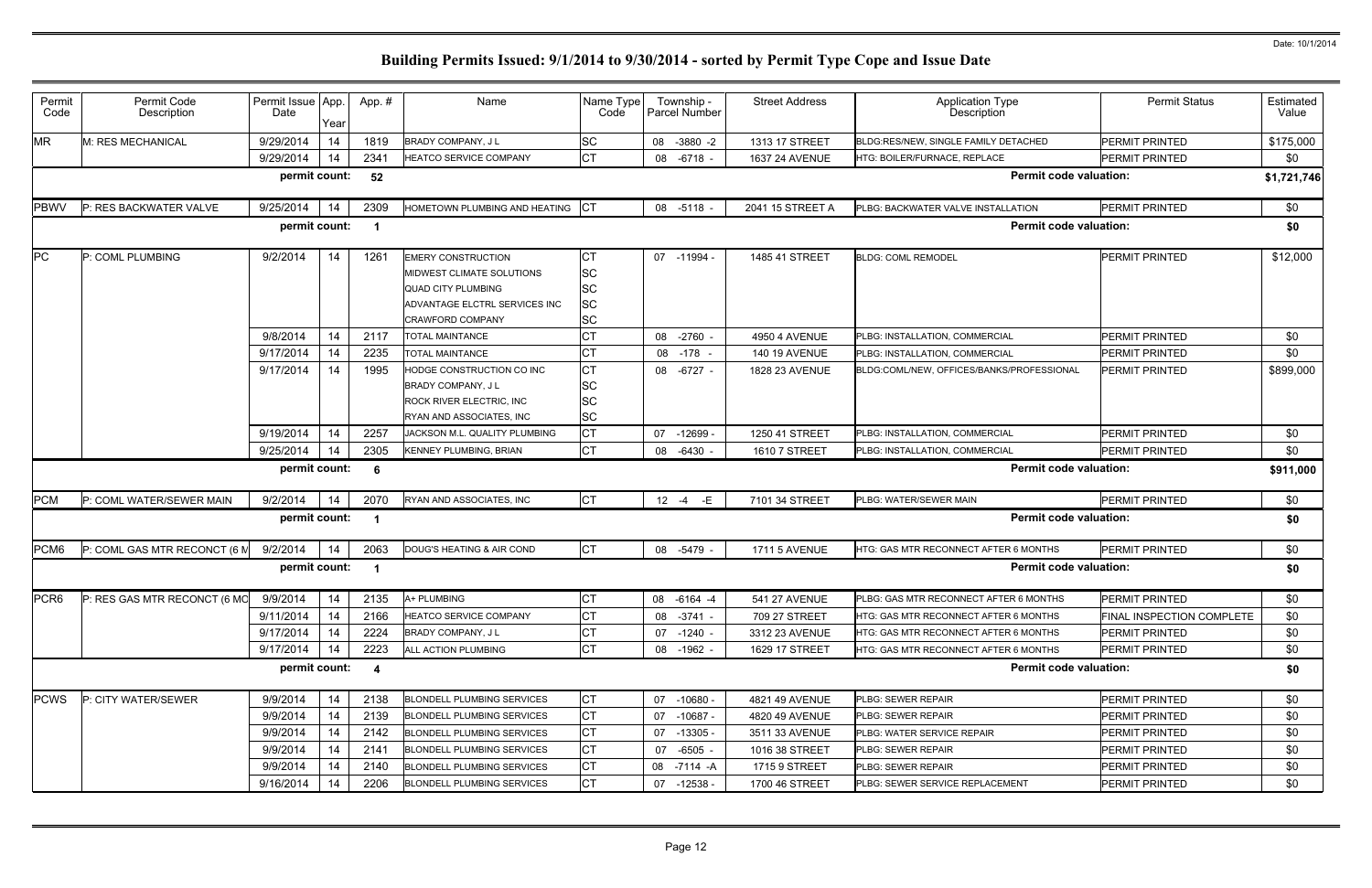| Permit<br>Code                                      | Permit Code<br>Description  | Permit Issue App.<br>Date | Year | App. # | Name                                                                                                                         | Name Type<br>Code                                             | Township -<br>Parcel Number | <b>Street Address</b> | Application Type<br>Description           | <b>Permit Status</b>      | Estimated<br>Value |  |  |
|-----------------------------------------------------|-----------------------------|---------------------------|------|--------|------------------------------------------------------------------------------------------------------------------------------|---------------------------------------------------------------|-----------------------------|-----------------------|-------------------------------------------|---------------------------|--------------------|--|--|
| <b>Permit code valuation:</b><br>permit count:<br>6 |                             |                           |      |        |                                                                                                                              |                                                               |                             |                       |                                           |                           | \$0                |  |  |
| <b>PCX</b>                                          | P: COML EXCAVATION          | 9/2/2014                  | 14   | 2070   | RYAN AND ASSOCIATES, INC                                                                                                     | СT                                                            | -E<br>$12 - 4$              | 7101 34 STREET        | PLBG: WATER/SEWER MAIN                    | <b>PERMIT PRINTED</b>     | \$0                |  |  |
|                                                     |                             | permit count:             |      |        |                                                                                                                              |                                                               |                             |                       | <b>Permit code valuation:</b>             |                           | \$0                |  |  |
| <b>PDR</b>                                          | P: RES DISCONNECT SWR/WTR S | 9/17/2014                 | -14  | 2222   | BLONDELL PLUMBING SERVICE INC                                                                                                | <b>CT</b>                                                     | 08 -6921                    | 1813 23 AVENUE        | PLBG: DISCONNECT WATER & SEWER SERVICE    | PERMIT PRINTED            | \$0                |  |  |
| permit count:<br>- 1                                |                             |                           |      |        |                                                                                                                              |                                                               |                             |                       | <b>Permit code valuation:</b><br>\$0      |                           |                    |  |  |
| <b>PEZC</b>                                         | P: EZ/COML, PLUMBING        | 9/9/2014                  | 14   | 1701   | AMERICAN ELECTRIC INC<br>DOUG'S HEATING & AIR COND<br><b>CRUZ PLUMBING</b>                                                   | <b>SC</b><br><b>SC</b><br><b>SC</b>                           | 08 -1143 -                  | <b>1518 5 AVENUE</b>  | <b>BLDG: COML REMODEL</b>                 | <b>PERMIT PRINTED</b>     | \$50,000           |  |  |
| permit count:<br>- 1                                |                             |                           |      |        |                                                                                                                              |                                                               |                             |                       | <b>Permit code valuation:</b><br>\$50,000 |                           |                    |  |  |
| <b>PGAS</b>                                         | P: COML GAS PIPING          | 9/23/2014                 | 14   | 2287   | <b>QUAD CITY PLUMBING</b>                                                                                                    | СT                                                            | 07 -8593                    | 2208 37 STREET        | PLBG: GAS PIPING                          | <b>PERMIT PRINTED</b>     | \$0                |  |  |
|                                                     |                             | 9/23/2014                 | 14   | 2288   | <b>QUAD CITY PLUMBING</b>                                                                                                    | СT                                                            | -8593<br>07                 | 2212 37 STREET        | <b>PLBG: GAS PIPING</b>                   | PERMIT PRINTED            | \$0                |  |  |
|                                                     |                             | 9/23/2014                 | 14   | 2289   | <b>QUAD CITY PLUMBING</b>                                                                                                    | СT                                                            | -8593<br>07                 | 2218 37 STREET        | <b>PLBG: GAS PIPING</b>                   | PERMIT PRINTED            | \$0                |  |  |
|                                                     |                             | 9/23/2014                 | 14   | 2286   | <b>QUAD CITY PLUMBING</b>                                                                                                    | СT                                                            | -8593<br>07                 | 2240 37 STREET        | <b>PLBG: GAS PIPING</b>                   | PERMIT PRINTED            | \$0                |  |  |
|                                                     |                             | 9/23/2014                 | 14   | 2285   | <b>QUAD CITY PLUMBING</b>                                                                                                    | СT                                                            | $-8593$<br>07               | 3707 23 AVENUE        | <b>PLBG: GAS PIPING</b>                   | PERMIT PRINTED            | \$0                |  |  |
|                                                     |                             | 9/23/2014                 | 14   | 2291   | <b>QUAD CITY PLUMBING</b>                                                                                                    | СT                                                            | -8593<br>07                 | 3727 23 AVENUE        | <b>PLBG: GAS PIPING</b>                   | PERMIT PRINTED            | \$0                |  |  |
|                                                     |                             | 9/23/2014                 | 14   | 2290   | <b>QUAD CITY PLUMBING</b>                                                                                                    | СT                                                            | -8593<br>07                 | 3735 23 AVENUE        | <b>PLBG: GAS PIPING</b>                   | PERMIT PRINTED            | \$0                |  |  |
|                                                     |                             | 9/25/2014                 | 14   | 2326   | <b>QUAD CITY PLUMBING</b>                                                                                                    | СT                                                            | $-8593$<br>07               | 3707 23 AVENUE        | PLBG: GAS PIPING                          | PERMIT PRINTED            | \$0                |  |  |
| <b>Permit code valuation:</b><br>permit count:<br>8 |                             |                           |      |        |                                                                                                                              |                                                               |                             |                       | \$0                                       |                           |                    |  |  |
| <b>PR</b>                                           | P: RES PLUMBING             | 9/2/2014                  | 14   | 2057   | ALL ACTION PLUMBING                                                                                                          | СT                                                            | $07 - 1462$                 | 2452 32 STREET        | PLBG: INSTALLATION, RESIDENTIAL           | <b>PERMIT PRINTED</b>     | \$0                |  |  |
|                                                     |                             | 9/2/2014                  | 14   | 2059   | <b>EWERT PLUMBING</b>                                                                                                        | СT                                                            | 08 -7016 -                  | 5134 7 AVENUE         | PLBG: INSTALLATION, RESIDENTIAL           | PERMIT PRINTED            | \$0                |  |  |
|                                                     |                             | 9/5/2014                  | 14   | 2102   | <b>TOTAL MAINTANCE</b>                                                                                                       | СT                                                            | 07 -5814                    | 4512 21 AVENUE        | PLBG: INSTALLATION, RESIDENTIAL           | <b>PERMIT PRINTED</b>     | \$0                |  |  |
|                                                     |                             | 9/5/2014                  | 14   | 2097   | <b>TOTAL MAINTANCE</b>                                                                                                       | СT                                                            | -2808 -<br>08               | 220 5 AVENUE          | <b>PLBG: SEWER REPAIR</b>                 | <b>PERMIT PRINTED</b>     | \$0                |  |  |
|                                                     |                             | 9/5/2014                  | 14   | 1820   | B & W HOME IMPROVEMENT CO<br>TRI-CITY ELECTRIC COMPANY<br><b>TOUM PLUMBING</b><br><b>TOUM PLUMBING</b><br>BRADY COMPANY, J L | <b>CT</b><br><b>SC</b><br><b>SC</b><br><b>SC</b><br><b>SC</b> | 08 -3880 -1                 | 1311 17 STREET        | BLDG:RES/NEW, SINGLE FAMILY DETACHED      | PERMIT PRINTED            | \$175,000          |  |  |
|                                                     |                             | 9/5/2014                  | 14   | 1819   | B & W HOME IMPROVEMENT CO<br>TRI-CITY ELECTRIC COMPANY<br><b>TOUM PLUMBING</b><br><b>TOUM PLUMBING</b><br>BRADY COMPANY, JL  | <b>CT</b><br><b>SC</b><br><b>SC</b><br>SC<br><b>SC</b>        | 08 -3880 -2                 | 1313 17 STREET        | BLDG:RES/NEW, SINGLE FAMILY DETACHED      | <b>PERMIT PRINTED</b>     | \$175,000          |  |  |
|                                                     |                             | 9/8/2014                  | 14   | 2120   | RIVER BEND PLUMBING SERVICES L                                                                                               | <b>CT</b>                                                     | 07 -1805 -                  | 1605 34 STREET        | PLBG: INSTALLATION, RESIDENTIAL           | FINAL INSPECTION COMPLETE | \$0                |  |  |
|                                                     |                             | 9/8/2014                  | 14   | 2130   | <b>BAGBY PLUMBING SERVICE</b>                                                                                                | <b>CT</b>                                                     | 08 -6164 -15                | <b>421 27 AVENUE</b>  | PLBG: INSTALLATION, RESIDENTIAL           | FINAL INSPECTION COMPLETE | \$0                |  |  |
|                                                     |                             | 9/9/2014                  | 14   | 1098   | ALLISON PLUMBING AND HEATING                                                                                                 | <b>SC</b>                                                     | 08 -6164 -4                 | 541 27 AVENUE         | <b>BLDG: RES MAINTENANCE/REPAIR</b>       | FINAL INSPECTION COMPLETE | \$500              |  |  |
|                                                     |                             | 9/11/2014                 | 14   | 2122   | <b>GUILLERMO RAYA</b>                                                                                                        | СT                                                            | 08 -3786 -                  | 1036 29 STREET        | <b>BLDG: RES REMODEL</b>                  | PERMIT PRINTED            | \$20,000           |  |  |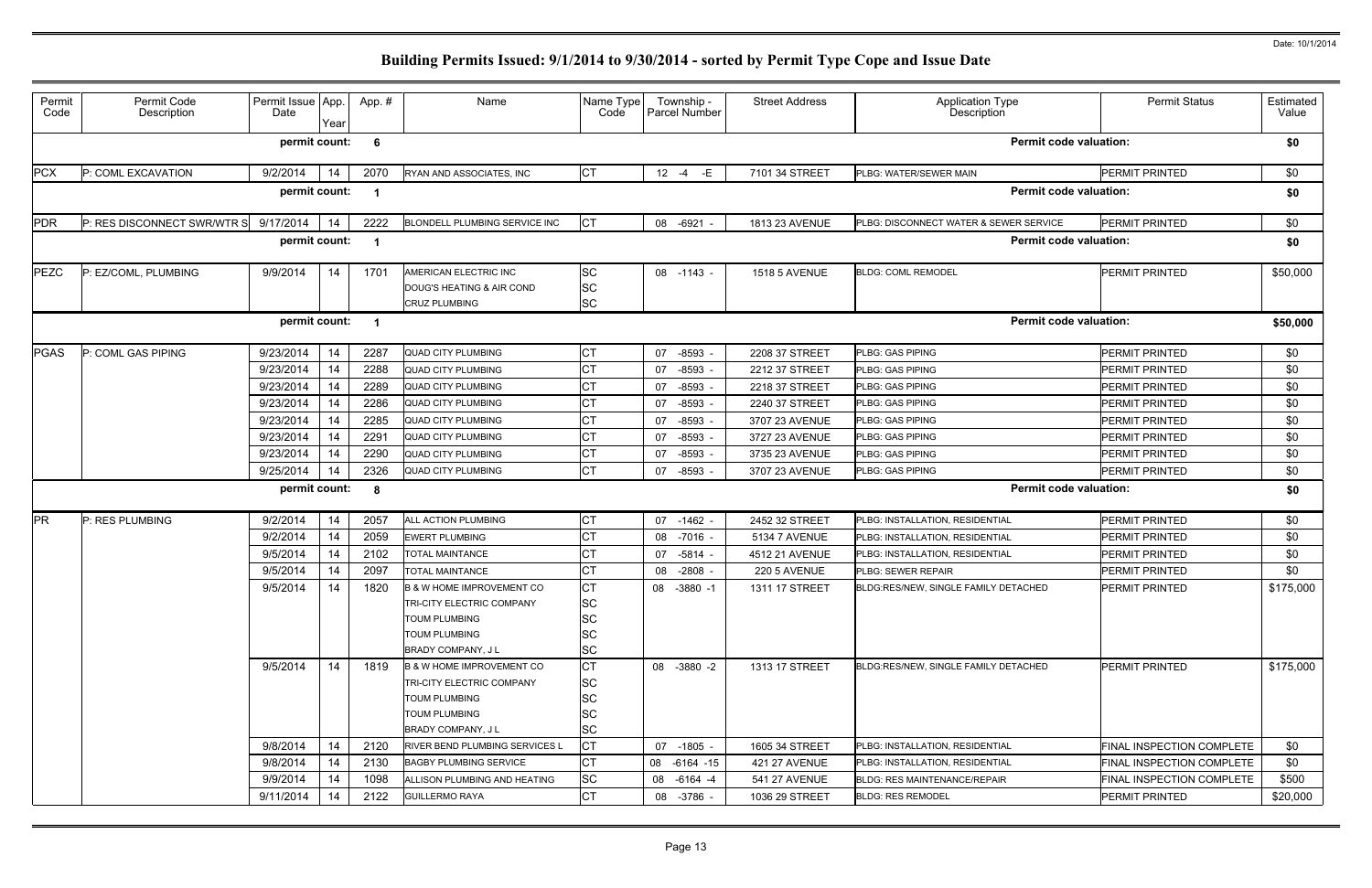| Permit<br>Code                                       | Permit Code<br>Description | Permit Issue App.<br>Date | Year | App.# | Name                                                                                                   | Name Type<br>Code           | Township -<br><b>Parcel Number</b> | <b>Street Address</b>                   | Application Type<br>Description             | <b>Permit Status</b>  | Estimated<br>Value |  |
|------------------------------------------------------|----------------------------|---------------------------|------|-------|--------------------------------------------------------------------------------------------------------|-----------------------------|------------------------------------|-----------------------------------------|---------------------------------------------|-----------------------|--------------------|--|
| <b>PR</b>                                            | P: RES PLUMBING            | 9/11/2014                 | 14   | 2122  | <b>PROPERTY OWNER</b><br><b>PROPERTY OWNER</b>                                                         | SC<br>SC                    | 08 -3786 -                         | 1036 29 STREET                          | <b>BLDG: RES REMODEL</b>                    | <b>PERMIT PRINTED</b> | \$20,000           |  |
|                                                      |                            | 9/11/2014                 | 14   | 1890  | PETERSON PLUMBING AND HEATING                                                                          | <b>SC</b>                   | 08 -6734 -                         | <b>1813 24 AVENUE</b>                   | <b>BLDG: RES REMODEL</b>                    | PERMIT PRINTED        | \$3,360            |  |
|                                                      |                            | 9/17/2014                 | 14   | 2015  | <b>PROPERTY OWNER</b>                                                                                  |                             | 08 -2073 -A                        | 618 25 STREET                           | <b>BLDG: RES REMODEL</b>                    | PERMIT PRINTED        | \$16,000           |  |
|                                                      |                            |                           |      |       | <b>BRADY COMPANY, JL</b>                                                                               | SC                          |                                    |                                         |                                             |                       |                    |  |
|                                                      |                            |                           |      |       | <b>BRADY COMPANY J.L.</b>                                                                              |                             |                                    |                                         |                                             |                       |                    |  |
|                                                      |                            |                           |      |       | <b>BRADY COMPANY, JL</b>                                                                               | SC                          |                                    |                                         |                                             |                       |                    |  |
|                                                      |                            | 9/17/2014                 | 14   | 2226  | INDEPENDENT COMFORT CONTRACTOFCT                                                                       |                             | 08 -7358 -                         | 2321 7 STREET                           | PLBG: INSTALLATION, RESIDENTIAL             | <b>PERMIT PRINTED</b> | \$0                |  |
|                                                      |                            | 9/25/2014                 | 14   | 2313  | <b>TOTAL MAINTANCE</b>                                                                                 |                             | $07 -32 -9$                        | 5107 21 AVENUE                          | PLBG: INSTALLATION, RESIDENTIAL             | PERMIT PRINTED        | \$0                |  |
|                                                      |                            | 9/25/2014                 | 14   | 2307  | <b>CJ NOW</b>                                                                                          |                             | -7789 -1<br>07                     | 3708 40 STREET DRIVE                    | PLBG: WATER SERVICE REPLACEMENT             | PERMIT PRINTED        | \$0                |  |
|                                                      |                            | 9/25/2014                 | 14   | 2306  | HOMETOWN PLUMBING AND HEATING                                                                          | СT                          | 08 -1533 -                         | 121 36 STREET                           | PLBG: INSTALLATION, RESIDENTIAL             | PERMIT PRINTED        | \$0                |  |
|                                                      |                            | 9/25/2014                 | 14   | 2328  | <b>BAGBY PLUMBING SERVICE</b>                                                                          | СT                          | 08 -2165 -                         | 420 39 STREET                           | PLBG: INSTALLATION, RESIDENTIAL             | <b>PERMIT PRINTED</b> | \$0                |  |
|                                                      |                            | 9/25/2014                 | 14   | 2329  | <b>BAGBY PLUMBING SERVICE</b>                                                                          | СT                          | 08 - 317 -                         | 3100 11 STREET                          | PLBG: WATER SERVICE REPLACEMENT             | PERMIT PRINTED        | \$0                |  |
|                                                      |                            | 9/25/2014                 | 14   | 2310  | RAGAN MECHANICAL INC.                                                                                  | CТ                          | 08 -5011 -                         | 1506 16 STREET                          | PLBG: SEWER SERVICE REPLACEMENT             | PERMIT PRINTED        | \$0                |  |
|                                                      |                            | 9/25/2014                 | 14   | 2304  | <b>CJ NOW</b>                                                                                          | СT                          | 08 -8019 -                         | 1440 12 STREET                          | PLBG: WATER SERVICE REPLACEMENT             | <b>PERMIT PRINTED</b> | \$0                |  |
|                                                      |                            | 9/29/2014                 | 14   | 2343  | <b>BAGBY PLUMBING SERVICE</b>                                                                          | CТ                          | 07 -7304 -                         | 4511 11 AVENUE A                        | PLBG: INSTALLATION, RESIDENTIAL             | <b>PERMIT PRINTED</b> | \$0                |  |
|                                                      |                            | 9/29/2014                 | 14   | 2344  | A+ PLUMBING                                                                                            | СT                          | 08 -1962 -                         | 1629 17 STREET                          | PLBG: INSTALLATION, RESIDENTIAL             | PERMIT PRINTED        | \$0                |  |
| permit count:<br>22                                  |                            |                           |      |       |                                                                                                        |                             |                                    | <b>Permit code valuation:</b>           |                                             |                       |                    |  |
| <b>PRWH</b>                                          | P: RES WATER HEATER        | 9/2/2014                  | 14   | 2058  | WATSON PLUMBING AND MECHANICAL                                                                         | IСТ                         | 07 -6769 -                         | 2819 26 STREET                          | PLBG: WATER HEATER                          | <b>PERMIT PRINTED</b> | \$0                |  |
|                                                      |                            | 9/2/2014                  | 14   | 2069  | HOMETOWN PLUMBING AND HEATING                                                                          | IСТ                         | 08 -6272 -                         | 418 45 STREET                           | <b>PLBG: WATER HEATER</b>                   | PERMIT PRINTED        | \$0                |  |
|                                                      |                            | 9/2/2014                  | 14   | 2068  | <b>BLONDELL PLUMBING SERVICES</b>                                                                      | СT                          | -7699<br>08                        | 1621 12 STREET                          | PLBG: WATER HEATER                          | <b>PERMIT PRINTED</b> | \$0                |  |
|                                                      |                            | 9/8/2014                  | 14   | 2119  | <b>NORTHWEST MECHANICAL</b>                                                                            | CТ                          | 07<br>-12327 -                     | 3601 34 AVENUE                          | <b>PLBG: WATER HEATER</b>                   | <b>PERMIT PRINTED</b> | \$0                |  |
|                                                      |                            | 9/8/2014                  | 14   | 2129  | <b>IERS PLUMBING</b>                                                                                   | СT                          | 08<br>-831                         | 309 5 AVENUE                            | <b>PLBG: WATER HEATER</b>                   | <b>PERMIT PRINTED</b> | \$0                |  |
|                                                      |                            | 9/16/2014                 | 14   | 2204  | <b>BLONDELL PLUMBING SERVICES</b>                                                                      | СT                          | 08 -6977 -                         | 2428 18 STREET A                        | <b>PLBG: WATER HEATER</b>                   | <b>PERMIT PRINTED</b> | \$0                |  |
|                                                      |                            | 9/17/2014                 | 14   | 2237  | <b>TOTAL MAINTANCE</b>                                                                                 | СT                          | $-12308$<br>07                     | 3507 35 AVENUE                          | PLBG: WATER HEATER                          | PERMIT PRINTED        | \$0                |  |
|                                                      |                            | 9/17/2014                 | 14   | 2220  | <b>EWERT PLUMBING</b>                                                                                  |                             | 07 -5051 -                         | 2638 38 AVENUE                          | PLBG: WATER HEATER                          | PERMIT PRINTED        | \$0                |  |
|                                                      |                            | 9/24/2014                 | 14   | 2300  | WATSON PLUMBING AND MECHANICAL CT                                                                      |                             | 07 -7368 -1                        | 5115 28 AVENUE                          | PLBG: WATER HEATER                          | PERMIT PRINTED        | \$0                |  |
|                                                      |                            | 9/25/2014                 | 14   | 2308  | <b>FIERS PLUMBING</b>                                                                                  |                             | 07 -12245 -                        | 3010 30 STREET                          | <b>PLBG: WATER HEATER</b>                   | <b>PERMIT PRINTED</b> | \$0                |  |
|                                                      |                            | 9/25/2014                 | 14   | 2314  | <b>TOTAL MAINTANCE</b>                                                                                 | СT                          | $07 - 14214 -$                     | 1810 55 STREET PLACE PLBG: WATER HEATER |                                             | <b>PERMIT PRINTED</b> | \$0                |  |
|                                                      |                            | 9/25/2014                 | 14   | 2311  | WATSON PLUMBING AND MECHANICAL                                                                         | <b>ICT</b>                  | 07 -14342 -11                      | 1615 53 STREET                          | PLBG: WATER HEATER                          | PERMIT PRINTED        | \$0                |  |
|                                                      |                            | 9/25/2014                 | 14   | 2312  | <b>TOTAL MAINTANCE</b>                                                                                 | CТ                          | 07 -32 -9                          | 5107 21 AVENUE                          | <b>PLBG: WATER HEATER</b>                   | <b>PERMIT PRINTED</b> | \$0                |  |
|                                                      |                            | 9/29/2014                 | -14  | 2345  | <b>ALL ACTION PLUMBING</b>                                                                             | СT                          | 07 -8528                           | 1625 40 STREET COURT PLBG: WATER HEATER |                                             | <b>PERMIT PRINTED</b> | \$0                |  |
| permit count:<br><b>Permit code valuation:</b><br>14 |                            |                           |      |       |                                                                                                        |                             |                                    |                                         |                                             |                       | \$0                |  |
| <b>PRX</b>                                           | P: RES EXCAVATION          | 9/2/2014                  | 14   | 2078  | HOMETOWN PLUMBING AND HEATING                                                                          | <b>CT</b>                   | 07 -335 -46                        | 3606 40 AVENUE                          | PLBG: WATER/SEWER CONNECTIONS (WELL/SEPTIC) | PERMIT PRINTED        | \$0                |  |
|                                                      |                            | 9/5/2014                  | 14   | 1820  | <b>B &amp; W HOME IMPROVEMENT CO</b>                                                                   | СT                          | 08 -3880 -1                        | 1311 17 STREET                          | BLDG:RES/NEW, SINGLE FAMILY DETACHED        | <b>PERMIT PRINTED</b> | \$175,000          |  |
|                                                      |                            |                           |      |       | <b>TRI-CITY ELECTRIC COMPANY</b><br><b>TOUM PLUMBING</b><br><b>TOUM PLUMBING</b><br>BRADY COMPANY, J L | SC<br>SC<br>SC<br><b>SC</b> |                                    |                                         |                                             |                       |                    |  |
|                                                      |                            |                           |      |       |                                                                                                        |                             |                                    |                                         |                                             |                       |                    |  |